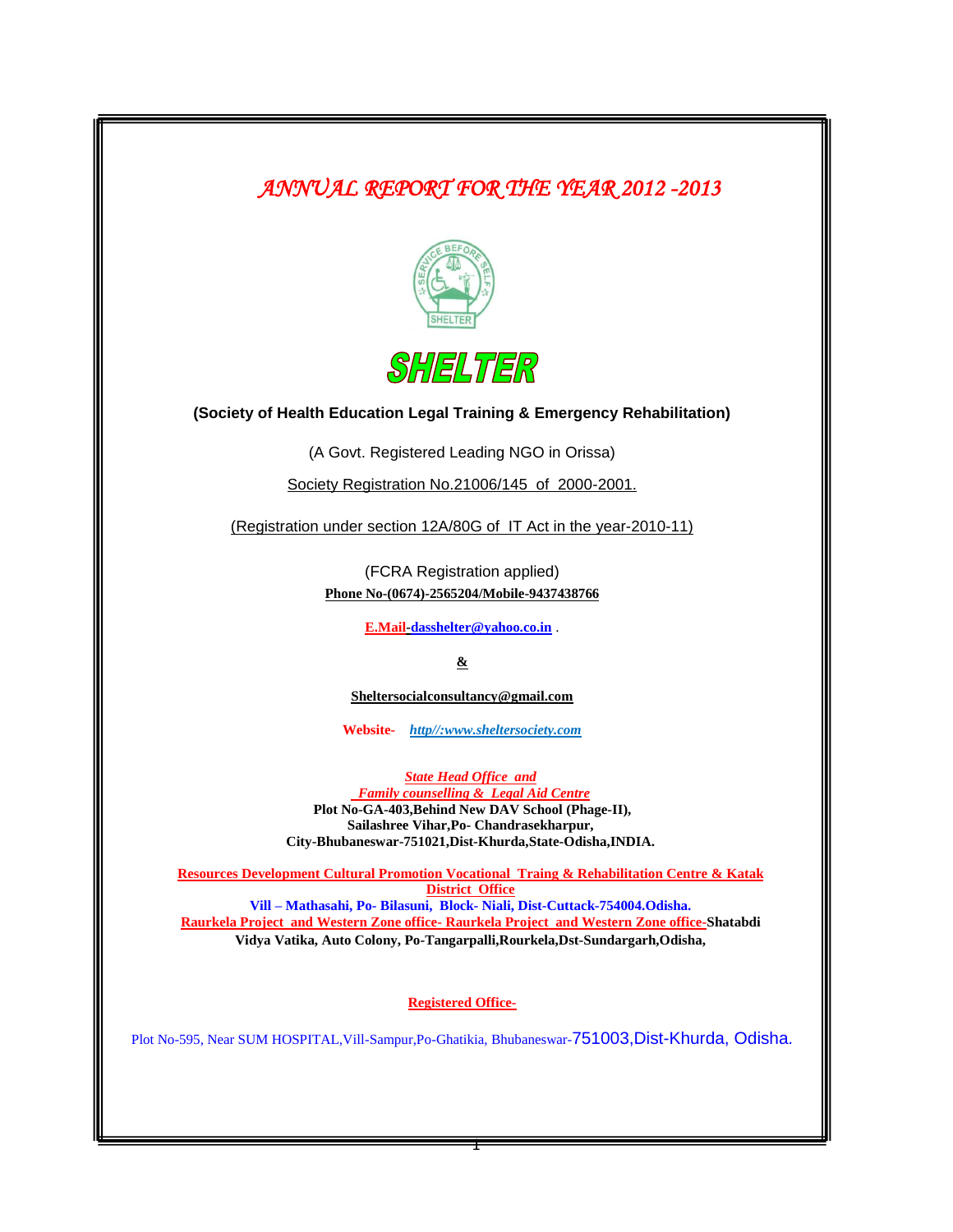## *Annual Report for the year 2012-13*



*of SHELTER*

*(Society of Health education Legal training and Emergency rehabilitation), GA-403,Sailashree Vihar (Behind New DAV School Phage-II), Chandrasekharpur,Bhubaneswar-751021,ODISHA,INDIA.*

| SI <sub>no</sub> | subject                                               | pages                                                        |  |
|------------------|-------------------------------------------------------|--------------------------------------------------------------|--|
| A                | <b>Observation at Shelter</b>                         | $\mathfrak{Z}$                                               |  |
| B                | <b>Vision</b>                                         | $\overline{3}$<br>$\overline{\mathcal{E}}$<br>$\overline{4}$ |  |
| $\mathsf C$      | <b>Mission</b>                                        |                                                              |  |
| D                | From Chief Executive's Desk                           |                                                              |  |
| E                | Geographical focus                                    | 5                                                            |  |
| $\boldsymbol{F}$ | <b>Institutional Care</b>                             | $5 - 12$                                                     |  |
|                  | <b>Human Resources</b>                                |                                                              |  |
|                  | Funding Partners, Marketing and Fund Raising          |                                                              |  |
|                  | <b>Financial Details</b>                              |                                                              |  |
|                  | Credibility and Transparency                          |                                                              |  |
|                  | Umbrella partner, Cliants, Friends & staff of SHELTER |                                                              |  |
|                  | <b>Shelter Board Members</b>                          |                                                              |  |
|                  | <b>Contact Details</b>                                |                                                              |  |
| G                | <b>Program and project Focus -</b>                    | $12 - 27$                                                    |  |
|                  | Social consultancy                                    |                                                              |  |
|                  | Health promotion centre                               |                                                              |  |
|                  | <b>Education</b> promotion                            |                                                              |  |
|                  | Legal awareness Activities                            |                                                              |  |
|                  | Training on vocational Education                      |                                                              |  |
|                  | Emergency cooperation activities                      |                                                              |  |
|                  | Rehabilitation programme                              |                                                              |  |
|                  | Other Programme and project achievements              |                                                              |  |
| н                | Conclusion                                            | 28                                                           |  |
|                  |                                                       |                                                              |  |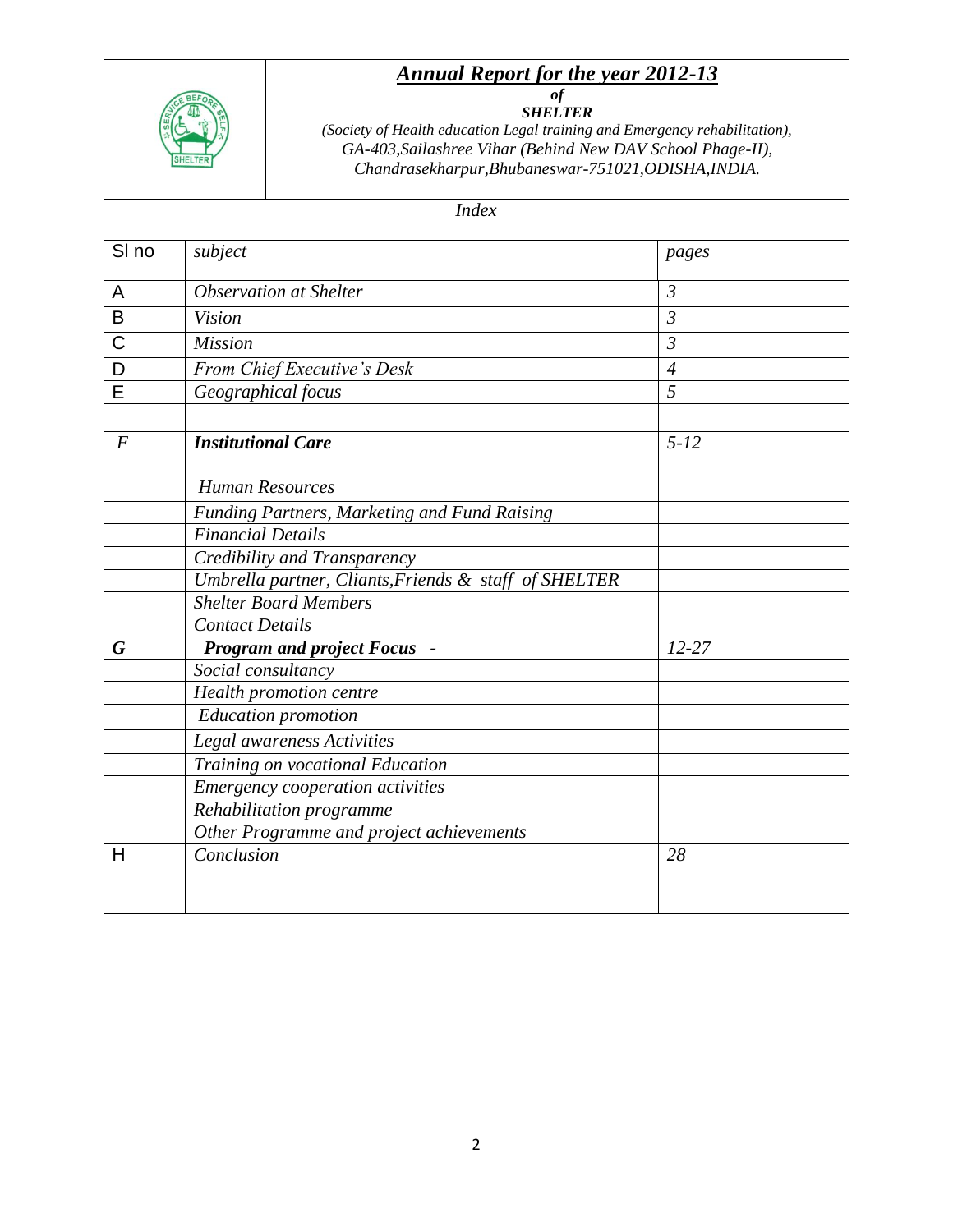# *OBSERVATIONS AT SHELTER (SOCIETY OF HEALTH EDUCATION LEGAL TRAINING AND EMERGENCY REHABILITATION),ODISHA,INDIA.*

*SHELTER in full it is known as Society of Health education Legal training and Emergency rehabilitation started its working as a Training and Support organization in the year 2000, whereas in present days it has grown up to a large complex intervention in the field of consultancy, production, management, education and development. SHELTER is an Indian NGO which is committed towards the sustainable development of the people with special emphasis on women empowerment, Child development and Rural entitlement. The organization has acquired the status of a prominent national level NGO in order to strengthen SHELTER's agenda of providing quality services to its stakeholders. We have achieved another feat towards quality assurance, with great pride. We would like to inform that SHELTER is now a developing organization, one amongst a few social work organizations in the country. This organization would also recognize an effective Quality Management i.e. reduced costs. This helps us to become more reliable, to be accountable to our beneficiaries, and help us to have a better documentation process and a systematic process of control and flow. Our organization works with state Govt., Central Govt., Public organizations, Private organizations and NGOs by submitting project proposals before client and after receiving sanction order starts work and completes as per terms and conditions. In order to strengthen SHELTER's agenda of providing quality services to its stakeholders, the systems and procedures in the organization has been adopted systematically and followed at every level of the hierarchy. The organization is committed towards providing best services in the most efficient manner to all its stakeholders. It further highlights the organization's ethics of transparency, accountability and credibility.*

*B)OUR VISION :- A society based on legitimate rights, equity, justice, honesty, social sensitivity and a culture of service in which all are self-reliant.*

*C)OUR MISSION:-SHELTER sees its role in promoting sustainable changes by supporting voluntary efforts at the grass root level by setting up issue based institutions, enhancing capacities and focusing on motivating and training youth for nation building. To enable every person have a house to live and to identify and work with the economically and socially deprived individuals starting with children. So that they can become educated, skilled and aware and enable every person to be self-reliant and enjoy a healthy, dignified and sustainable quality of life. To act as a resource to centre to collaborate with other agencies – governmental or non-governmental, as well as suitably intervene in policy formulation for enabling shelter, cloth, food , Health care, education, Legal awareness, vocational training and social security to Poor, Needy, disable, distress, women & Children through establishing small industries, promoting Agriculture, Planting Tree and protecting Animal life for all round development of society.*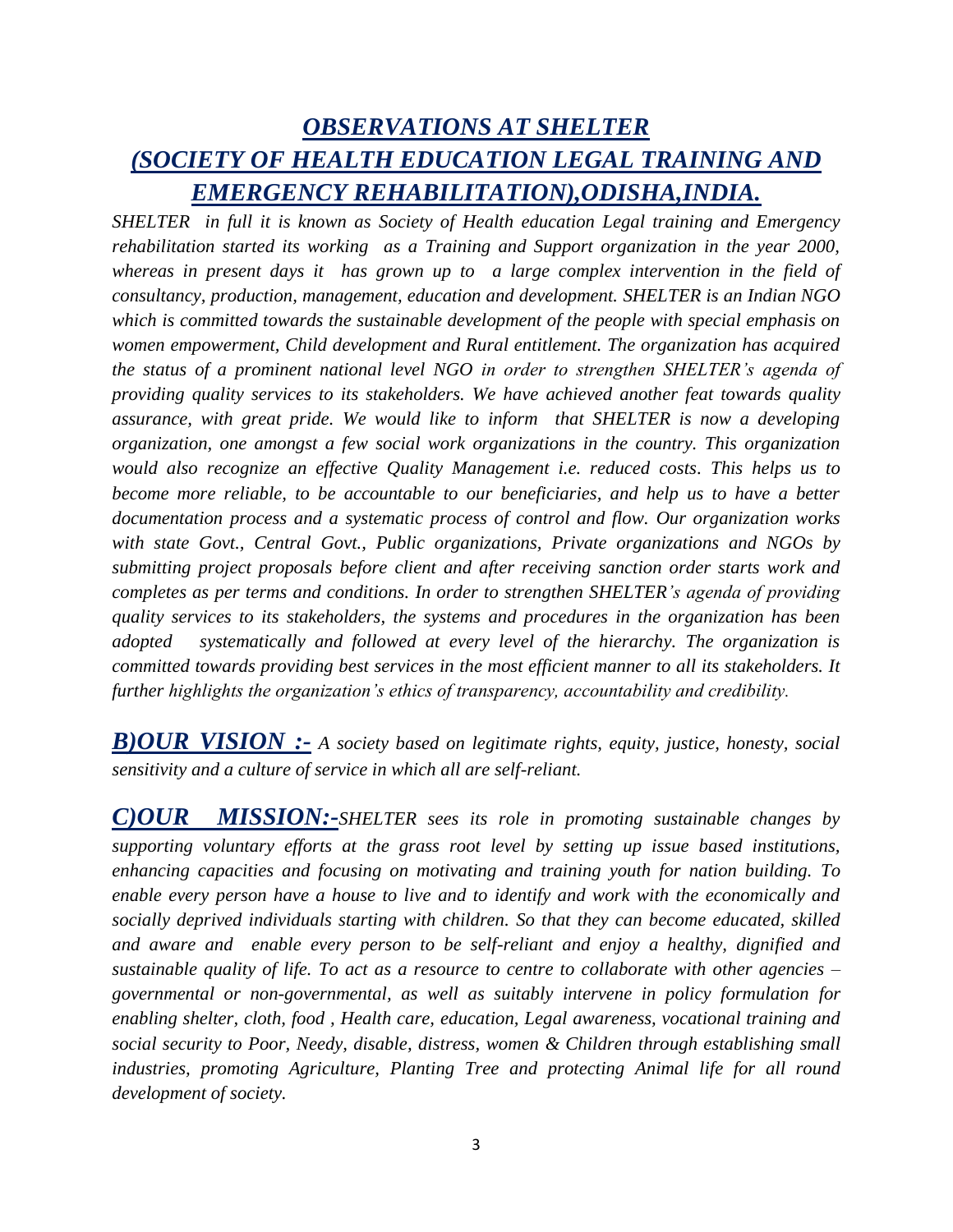## *D)FROM OUR CHIEF EXECUTIVE'S DESK*

*Credibility and the impact, it makes on any programme or movement, to bring about change and transformation, is time consuming. It is believed that in "EDUCATION" it takes inter generational processes to achieve a positive impact. The good example of India is that it took over 60 years after Independence to emerge as the largest English speaking country and an infotechnology giant, in the world. For fifteen years, SHELTER has endeavored to make an impact. Working with the people from the vulnerable and weaker sections of society, in the sector for Child Right, Women empowerment and Rural Entitlement made a difference for children who would have otherwise been child laborers, is the qualitative change demonstrated.*

*In the case of girl children and women, the change has been constant. From a society in which women are not normally usually educated, one has been able to enroll over 60 percent girls in schools, later in vocational and university education and place them at par with the emerging social milieu and a great advantage two as dozens and more have come back for teaching, nursing and serving their own communities. In the future our graduates will snowball into emancipation and empowerment of the gender, which has remained suppressed and elusive so far.*

*Similarly the women in backward communities who were neglected, oppressed and exploited socially, economically and politically are now placed on a pedestal although the numbers are not large considering the population of India. Yet "small is beautiful". The Self Help Groups of women, over four years could save and revolve the savings through inter-loaning and establishing a local community revolving fund, is an impacting environment. In the process these semi literate rural women have demonstrated leadership, community organization, collective will, mutual respect, confidence, honesty, and business acumen. Besides when they were given with microfinance to administer among themselves as Micro-credit to set up Micro enterprises, they did it so efficiently, that in only three years they increased the capital to larger numbers and proving the banking circles wrong who felt that these illiterate and disorganized women are 'Non Bankable' and at the same time created new avenues of self-employment.*

*These and many other proven track records of SHELTER, not only establishes its credibility but also has sown the seeds of change and impact. SHELTER is extremely happy for this performance and hopes to continue in the same spirit for years to come, bringing solace and prosperity to vulnerable. Theories are fine but unless theories take practical avenues of demonstrated results, the theory, remains theory only. Wish you all the Readers, Partners, staff, a very happy and prosperous future God Bless!*

*Fakir Charan Das, SECRETARY and Ccief functionary, SHELTER(ODISHA,INDIA)*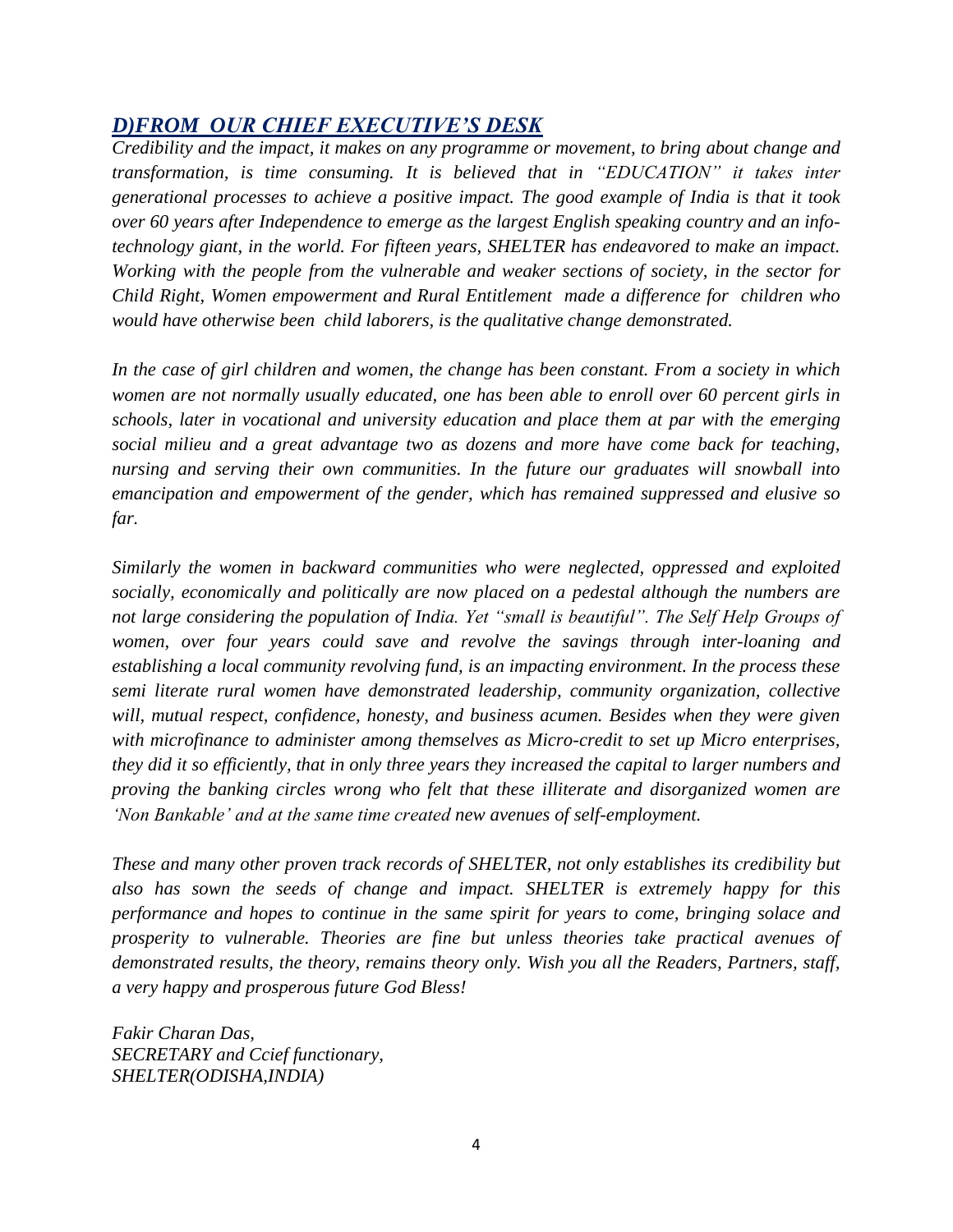*E)GEOGRAPHICAL FOCUS :- SHELTER is a Non-Government, Non-Political, Not-profit making Social Development Organization. It has been incorporated under the Society Registration Act (No. XXI of 1860) on 18th day of August 2000 by the I.G.R, Orissa, Cuttack bearing Rgn. No-21006/145 of 2000-2001. The Organization has obtained registration under section – 12A & 80G of Income Tax Act in the year 2010-11. In the mean time we have sought for registration under Foreign Contribution Registration Act from Ministry of Home affairs, Govt of India which shall be obtained very soon. The geographical area of operation of organization is state of orissa. Now we are actively working in Khurda, Nayagarh, Ganjam, Kalahandi, Jagatsinghpur, Cuttack, Jajpur and puri districts. The State Head office and Family counselling & Legal Aid centre is situated at Plot No- GA-403,Sailashree Vihar (Behind New DAV School Phage-II),Chandrasekharpur,Bhubaneswar-751021,ODISHA,INDIA. The Registered office of the organization is situated at Plot No -595, Near Sum Hospital Vill-Sampur, Po-Ghatikia, of Bhubaneswar block of Orissa state. The project office is situated at Vill-Mathasahi of Bilasuni Grampanchayat of Niali block in Cuttack District of Orissa, where there is a land of Acr.0.25DCM registered in the name of the organization for construction of a permanent office building.SHELTER is actively engaged in different developmental activities in different districts of Orissa viz: Sambalpur, Kandhamal, Kalahandi, Nawapara, Dhenkanal, Khurda, Puri, Cuttack, Jagatsinghpur,Nayagarh etc, proposed to work in the field of Environmental activities under Centre of Environmental Studies, Orissa, Bhubaneswar and as the Nodal Agency of Rastriya Mahila Kosh for the State.*

*F)INSTITUTIONAL CARE:- All religious festivals are celebrated and this helps children to understand the different religions and be more accepting of the same. Students participated in the Inter NGO Competition and won the prize for their dance performance. This not just brought in much relief to the regular caretakers but also brought in much variety in the activities and management of children. The interns have been from reputed Management Institutes as well as Social Work colleges. Volunteers from across the country have added a great value especially in buildingup the language skills. Credit goes to members for adding a special touch to the rehabilitation process.*

*Human Resourses Development:-Shelter came up as a brand in the eyes of the media last year after witnessing an impressive growth in the organization's work and activities from many years.It received coverage from prestigious media houses. The electronic media, too, featured Shelter. Apart from news channels radio stations made a special impact with their announcements on various events of Shelter.At shelter our aim is to help people keep pace with the latest and the best. We understand that the employees form the heart of an organization, and only when they perform the best would we be able to deliver the best to our stakeholders.*

*Talent acquisition:-Shelter has an established brand image which is clearly evident in our recruitment process. To quote some figures -As on 31st March, 2013, Shelter has on board a team of 16 people as against 46 in the beginning of the year. This includes regular employees, part time consultants, social entrepreneurs and volunteers. The impact of recession in the beginning of the year did not leave Shelter untouched, but we made a conscious decision to work together to fight the same. Last year our take on employees are from fields of finance, social*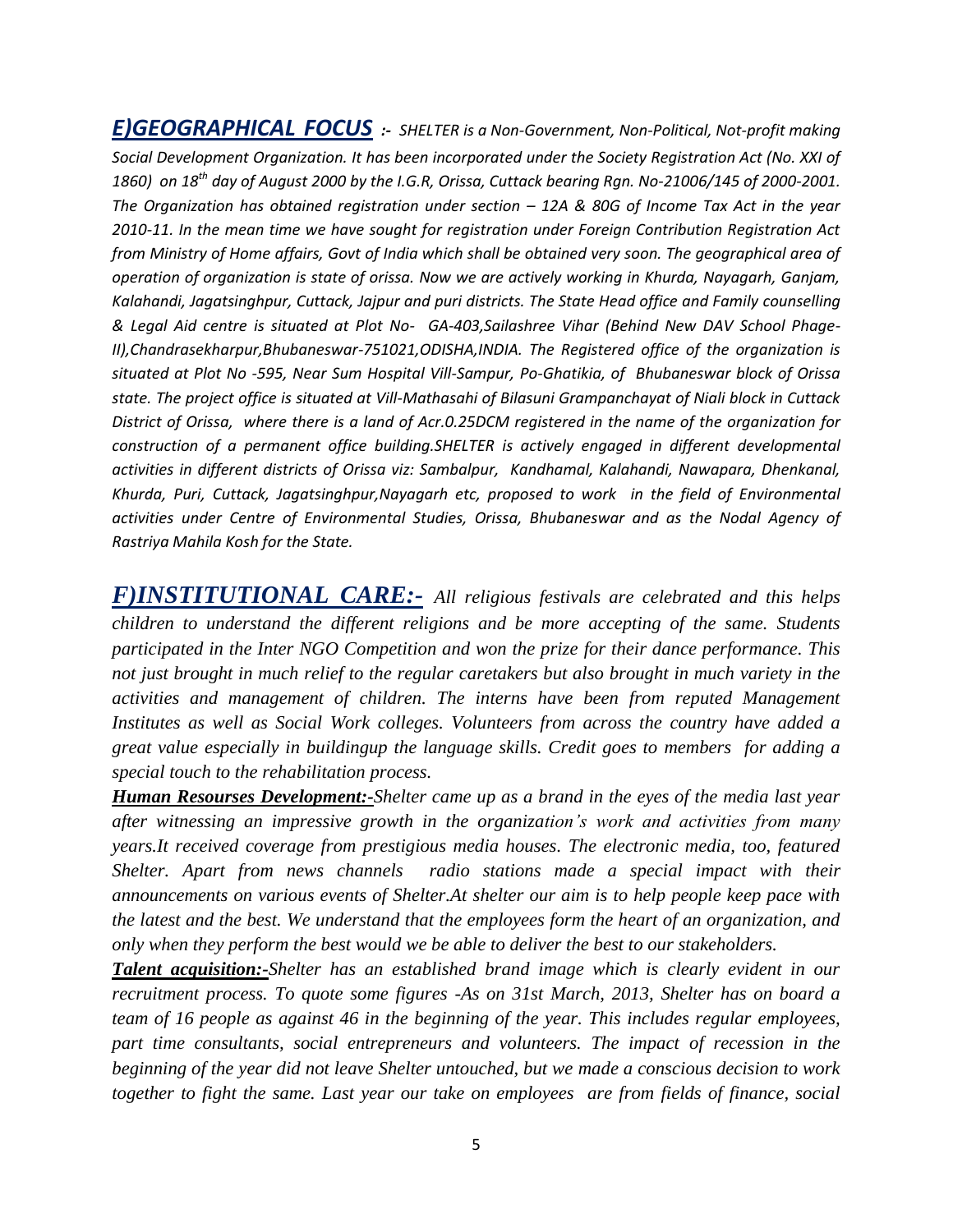*work, teaching, medicine, counsellors, IT,special education, beauty culture, MBA and fashion designing.*

*Recruitment system:-We also introduced a competency based recruitment system where the candidates were interviewed based on 12 competencies identified in the performance management process so as to be able to establish a common footing for all processes in Shelter. Lead time (time from the date of creation of vacancy to the date of closing the position), reduced from 52 days (last year) to 49 days. In addition, this year we initiated a process to gauge the reaction of candidates to our selection processes and to promote Shelter Employer Brand Image. 82.5 percent candidates expressed that our interview processes were unbiased. Some of the comments from our candidates were:*

- *"Interview was a good procedure and it got over soon".*
- *"All workers are playing an effective role and working environment is up to the mark".*
- *"Staff were cooperative and good and the quality and standard of interview was good".*
- *"I like the cooperation of interviewers. They have given me chance to speak".*
- *"It was very lengthy but I enjoyed giving the interview".*

*Learning and development initiatives:- In order to keep pace with the ever increasing challenges of professional life,Shelter employees are encouraged to attend programmes which will build their capacities to perform better. Last year shelter employees attended 9 trainings and 4 conclaves / seminars on various subject ranging from fundraising, teaching methodologies, general administration, etc.*

*Employee Morale Survey:-- For any organization to go ahead in its field of operations it is imperative that it has the pulse of the employees. To that end shelter introduced Employee Morale survey in 2012-13. The feedback has helped strengthen processes on an ongoing basis. The survey is not compulsory and confidentiality and anonymity are strictly maintained. The findings of the survey for 2011-12 and 2012-13 are compared in the table given below. It is good to note that shelterians are still strong on the sense of commitment and accountability topping the chart. It is also worth noting that despite the fact there is an overall increase in the faith for sheltera Management, the leadership quotient seems to have come down considerably. This could also be due to the fact that there has been a major change in shelter Management, and organization is still adapting to it.*

*Performance Management Survey:-- Performance Management Process is a means to establish a model of communications across the organization and helps all employees come on the same page as far as their performance vis a vis organizational goals are concerned. The process facilitates healthy interaction between line manager and employee. This year shelter was able to conduct only two reviews as against the norm of three due to various constraints.*

*Interns and Volunteers:-- Interns and Volunteers are a very important part of our team and they also act as Shelter Ambassadors. 25 Interns and 16 volunteers have been associated this year and worked at various projects of Shelter. Out of 25 interns, 20 were from different districts of Odisha and 4 were from other states. Likewise, 10 Odiya volunteers and 5 other state*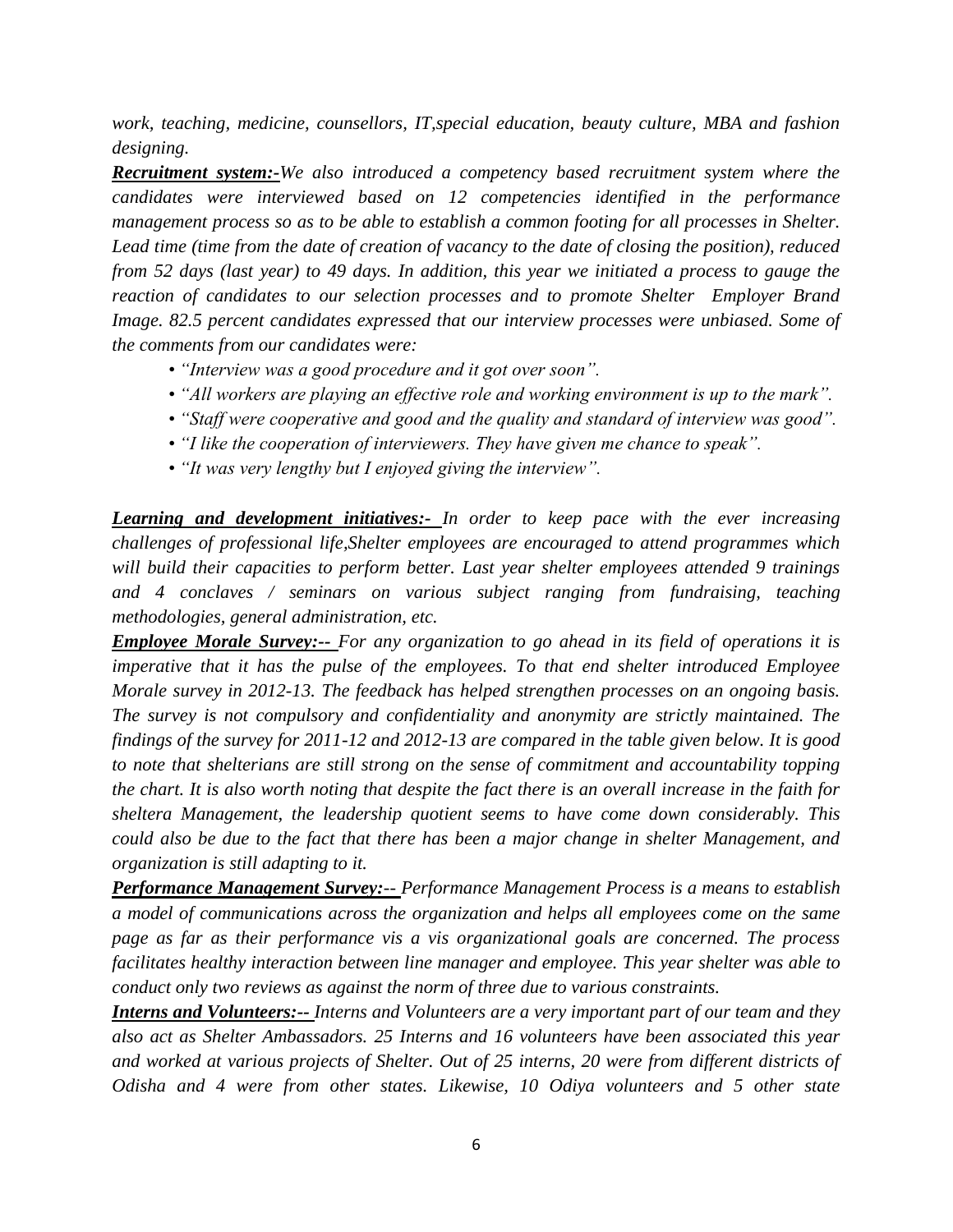*Volunteers got associated with us in the last year starting from April, 2012 till March, 2013.Corporates like Nestle, Genpact and Inner Space Consulting have also been volunteering their services for Organizational Development and Child Counseling and training.*

*Young Shelter – the voice of youth :- Another new initiative which was taken to involve the youth of the organization to be an active body in decision making where staff in the age bracket of less than 30 years were brought together. The group would be involved proactively in discussing about the organization and eventually also chalking a career path for themselves in the organization. The group calls themselves 'Young Shelterian'. The bracket of 30 years was kept keeping in mind the average age of 35 years.*

### *Others activities-*

*• HR Networking- where Shelter drafted HR guidelines for Partner NGOs i.e. BJSS,Khurda, SUPRATIVA,Cuttack, AZAD Lathi Bahini, Jajpur,Rainbow Technology application centre,Cuttack,Kandhamal Baidya Mahasava,Kandhamal.*

*• 12 Staff Meetings were organized in the last year. Staff Welfare activities like birthday wishes, farewell and soft loans were also provided for the same.*

*• Shelter staff at the Corporate Office also took an initiative and organized a self funded picnic to Konark Tourist Complex.*

### *Achievements: -*

- *Vocational skill training to youth: 10*
- *Number of Youth Development Centres provided information, guidance, recreational activities, support to youth in creative protest on community and youth related issues. :5*
- *Number of youths provided with Training on construction, mobile repairing, personality development, bike repairing, etc.: 12*
- *Participate in selected Environmental public hearings: 21*
- *Selected projects are monitored regularly : 12*
- *Para-legal workers with understanding of Environmental legal issues are created.:10*
- *lectures on Climate Change for public awareness conducted regularly: 12*
- *Children will show improved learning levels in selected topics and learn to appreciate values of diversity, citizenship and equality. : 24*
- *Provide support to organization in strategic planning, capacity building of staff, Organization development etc.:20*
- *Women activists supported in developing capacities through structured learning interventions.: 22*
- *NGO officers receive governance training.: 5*
- *Created network of area level women's savings & credit organizations .: 5*
- *Confedaration of International Industry conducted Workshop for csr development at Hotel Hindustan Intrnational,Bhubaneswar. 4 members of Organization Participated in workshop.*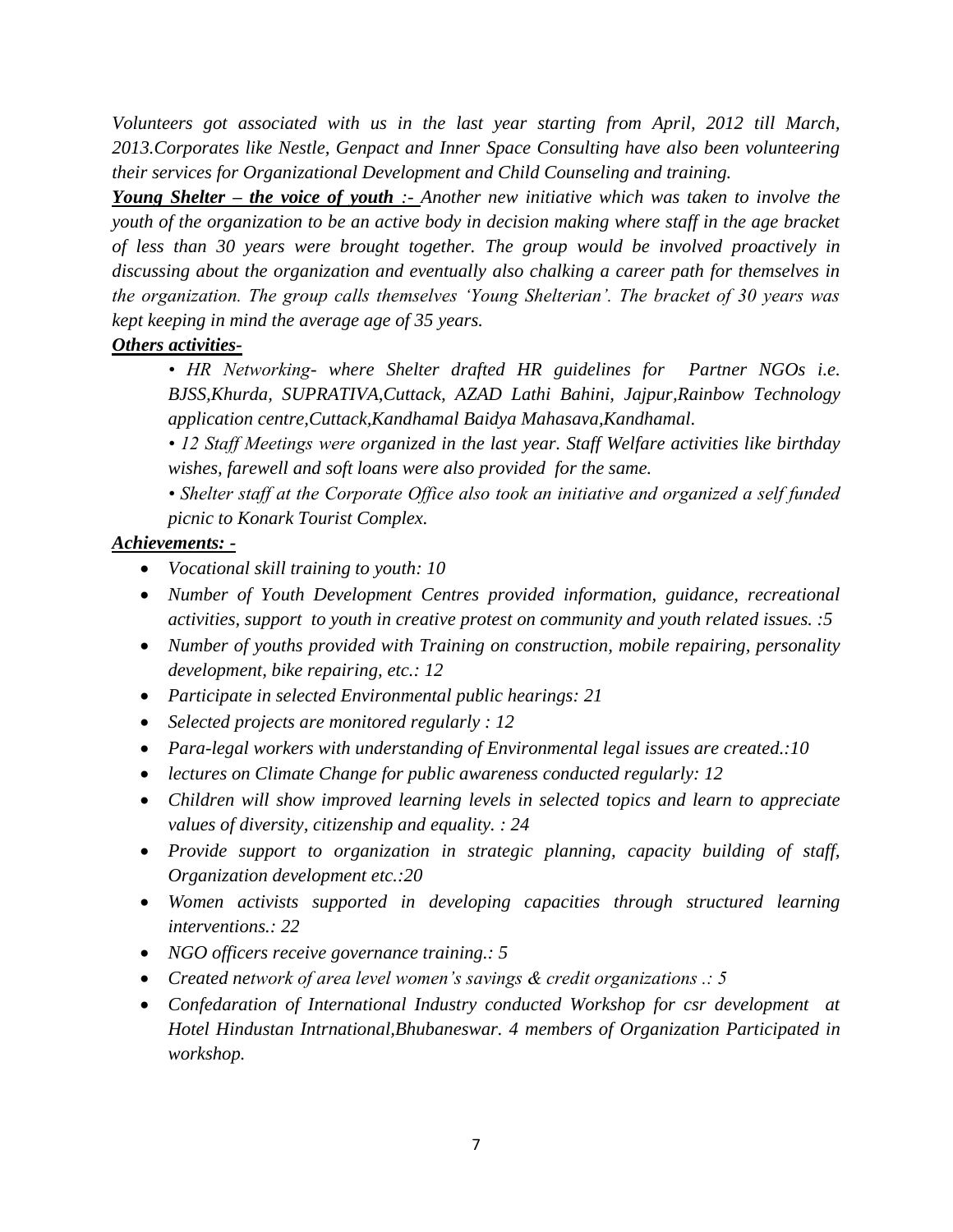- *Confedaration of International Industry conducted an exiution for rural csr marketing development at Exiution ground unit-3 bhubaneswr.Our organization patricipated in that.*
- *Confedaration of International Industry,Kolkatta conducted an National seminar for HIV control at Exiution ground unit-3 bhubaneswr. Our organization patricipated in that.*
- *Development Labs New Delhi had conducted a National conference /workshop on 2/05/2013 about Role of CSR in sustainable development in association with Federation of Indian Export organization (FIEO) at Hotel crown Bhubaneswar .Our Secretary,Legal Advisor,Finance Director and System Engineer of our Organization had Participated in workshop.*

*EXPECTED Foreign Funding Partners:Charities Aid Foundation, U. K,Stitching Kinder van Morgen, Netherlands,Dewan Foundation, U. K •Didi Fashion,Netherlands •Du• Education Trust, USA• Edukan Foundation, Netherlands •Father And Daughter Alliance, USA •Give Foundation• Interpid Travels, Australia •Jochnick af Foundation, Sweden• Pakhar Foundation, U.K• Shanty Foundation, Netherlands• U. S.Embassy, New Delhi*

*EXPECTED Indian Funding Partners:*

*Amway Opportunities Foundation• Axis Bank Foundation,Charities Aid Foundation • Delhi Kalyan Samiti •Public Health Foundation of India •Give Foundation •Tech Mahindra Foundation• Huawei Tele Communication •Hewitt Associates •Oil and Natural Gas Corporation •Mahindra Education Trust• NABARD •National Institute of Open Schooling •National Council of Rural Institutes •Ram Jethmalani Foundation• Samajik Suvidha Kendra •S.N Power,Holding Singapore Pvt. Ltd. •J. Sagar Associates •Delhi Government •Department of Environment*

*Institutional funding-Shelter raised money from foundations ,Agencies and government departments for its programs and activities programme.*

*Direct Mailing / Individual Donations:-Shelter raised and acquired new donors through cold mailing. Donors continued to receive prompt feedbacks, special greetings and invitations to various events thus making them feel a part of this large family. Monthly updates about various events and happenings at shelter were shared through the electronic newsletter.*

*Donation Boxes:-The total income from Donation Boxes not only help us raise money but are also a very effective medium to increase the visibility of the organization, and to provide feedback to our donors. This year donation boxes will be placed in different market locations. Currently, shelter shall a total of 30 donation boxes place in and around Bhubaneswar City.*

*Financial Details-Particulars of Financial Accounting for the year 2012-13*

*A)Direct Fund Raising: %*

*Public Donation & Gifts 23.18%*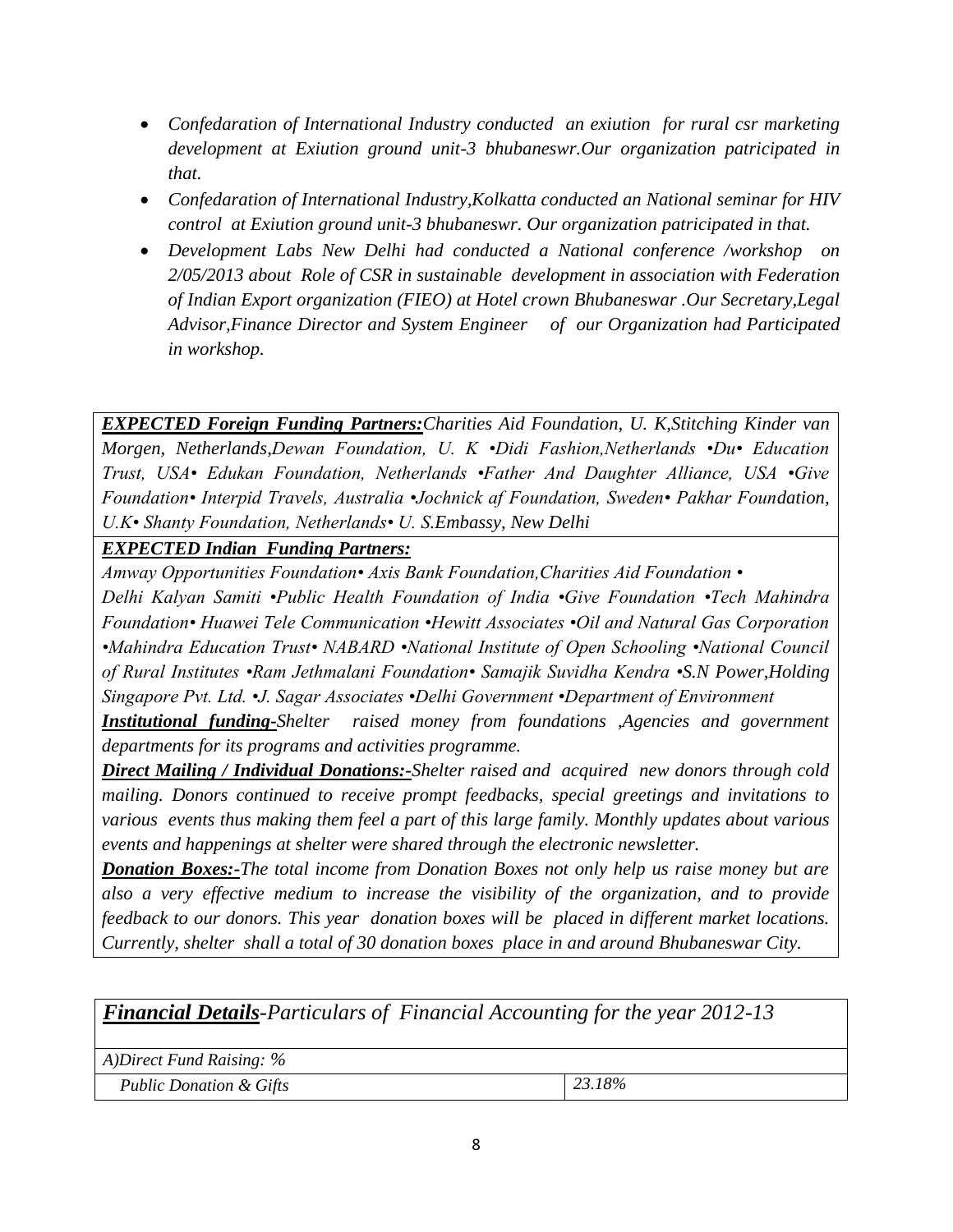| <b>Indian Agencies &amp; Foundations</b> | 10.59% |
|------------------------------------------|--------|
| Government Aids & Grants                 | 1.94%  |
| Other Income                             | 24.45% |
| B)Foreign Agency Funding: $\%$           |        |
| Foreign Agencies                         |        |
| <b>Foreign Foundations</b>               |        |
| Foreign Embassies & High Commissions     |        |
| Expenditure %                            |        |
| Education                                | 60.62% |
| <b>Gender Equity</b>                     | 7.06%  |
| <b>Community Health</b>                  | 4.11%  |
| <b>Disability Project</b>                | 2.50%  |
| <b>Street Child Rehabilitation</b>       | 10.02% |
| Program Management                       | 2.89%  |
| <b>Fund Raising</b>                      | 2.89%  |
| Human Resource (staff Trg & Dev)         | 1%     |
| Administration                           | 5.98   |
| Corpus Fund                              | 0.95   |

#### *Credibility and Transparency for Institutional Growth*

*Shelter's growth has been cumulative and it has brought in diversity as a result, Shelter could take up innovation activities in a transparent and credible manner. Shelter meets all the norms and this assures all our supporters that their money is put to the intended use.*

*Details of Travels are as under-*

*Fakir Charan Das, Secretary and Chief Executive attended State social welfare Board meeting, CII Meet, Development lab Meet on 2/05/2013 Meeting, Meeting with Donor Agencies and to create new donor linkages.*

*Board Members and Staff moved on travel-*

- *To attend workshop on Child Protection*
- *To attend the workshop and Training conducted on Micro Finance*
- *HR project Monitoring*
- *Project Monitoring visit and meeting with various beneficiaries of Micro Finance Project*
- *Co- ordination of Foreign visitors and home visit to Scholarship applicants*
- *Program Project progress discussion and to attend Staff Meeting*
- *Restoration of Runaway child with his family*

*Liaison work with Transport Department of Odisha, We adhere to all accounting norms formulated by the Institute of Chartered Accountants of India (www.icai.org) and meet all those defined by our*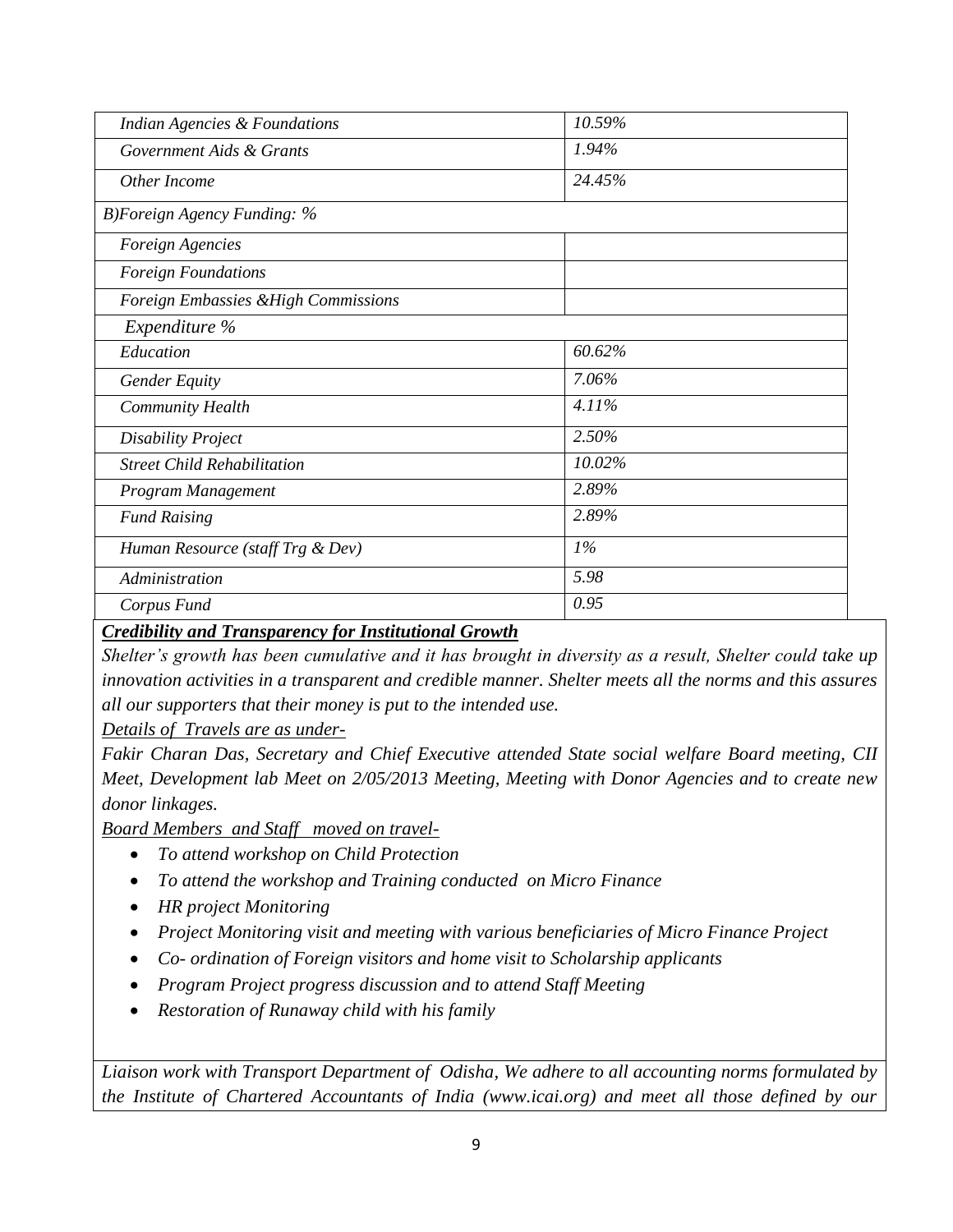*organization.*

*No remuneration is paid to Board Members except the Secretary and Chief Executive who is an exofficio member. Secretary & Chief Executive, Executive Director, Deputy Director (Finance), Special Educator / Teacher, Other team members like Social Entrepreneurs Instructors, Animators, Volunteers and Interns*

#### *BOARD MEMBERS OF SHELTER*

- 1. Mr Jatindranath Das-Chairman
- 2. Mr Fakir Charan Das-Secretary and Chief Functionary
- 3. Smt Jyotshna rani Barik-Director
- 4. Smt Sabita rani Tipathy-Director
- 5. Mr Govinda Chandra Parida-Director and Legal Advisor
- 6. Sri Narendra Kumar Behera-Director
- 7. Sri Dillip Kumar Parida -Director
- 8. Mr Narayan Das-Director and Chief Project Coordinator
- 9. Mr Rajib Kumar Parida -Director and Chief Finance Manager
- 10. Smt Ranjulata Samantaroy-Executive Member
- *11.* Smt Ranjita Dandpat-Executive Member

#### *FRIENDS OF SHELTER*

- *Mr. Santanu Pradhan,*
- *Smt Pravati Parida,*
- *Sri Balabhadra Majhi,*
- *Mr Trilochan Kanoongo,*
- *Mr Panchanan Kanoongo,*
- *Dr Chitaranjan Mishra,*
- *Dr Dibakar Nayak,*
- *Dr Surendra Dash,*
- *Er Pravakar Nayak,*
- *Er Nihar ranjan Das,*
- *Mr Bhramarbara Behera,*
- *Mr Krusak Laxman Das*

### *OUR CLIENTS*

- *Neheru Yuba Kendra Sangathan.*
- *National Commission for women.*
- *State Social welfare Board, ODISHA.*
- *Central Social welfare Board, NEW-DELHI*
- *Centre for environmental studies, Bhubaneswar.*
- *DFID.*
- *ERA Consultancy, BHUBANESWAR.*
- *Harsha Consultancy, Bhubaneswar.*
- *Web Consultancy, Bhubaneswar.*
- *Adam smith Institute.*
- *State Commission for women, ODISHA.*
- *Suprativa ,Cuttack,*
- *Govt of India, Science and Technology Dept.*
- *Govt of India, Women and child development Dept.*
- *Govt of India, Culture dept.*
- *Pracheen kalakendra, Chandigarh.*
- *Women and Child Development Dept*
- *Forest and Environment Department.*
- *SC and ST Development Department.*
- *Development Labs, New Delhi.*
- *Federation of Indian Export organization (FIEO).*
- *Hotel Swasti, Bhubaneswar*
- *Hotel crown Bhubaneswar.*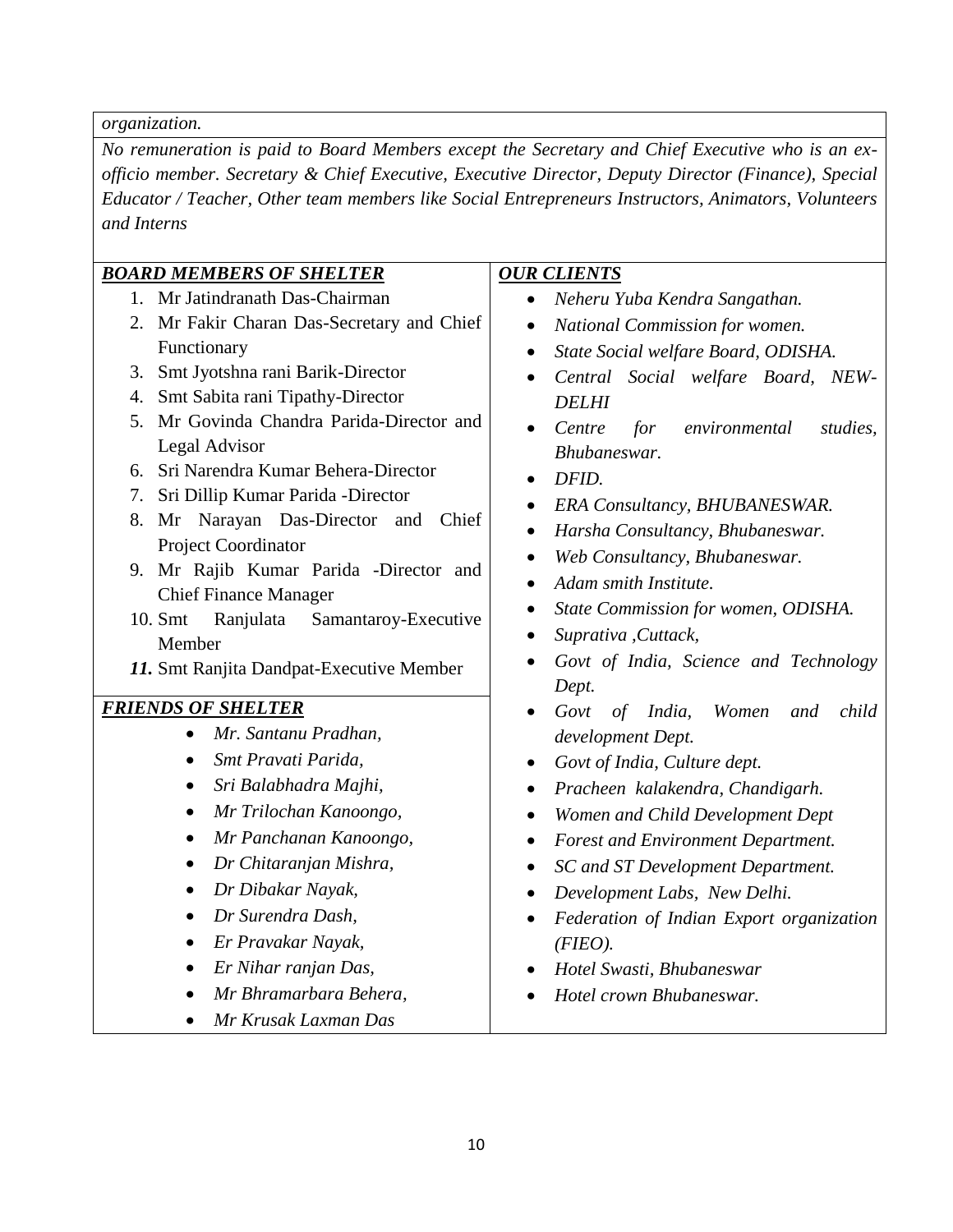| <b>OUR UMBRELLA PARTNERS - We work in</b>          | Rohit singh, Founder Development labs.<br>$\bullet$ |
|----------------------------------------------------|-----------------------------------------------------|
| cooperation of our partner and supporting          | Sayantani Das Sahoo, Assistant Manager              |
| agencies such as NGO, CLUBs, Panipanchayats,       | CSR and Sustainability services of TUV              |
| Dance Group, SHG group, Cultural centre and        | Rheinland India.                                    |
| Members.                                           | Ganga c Sharma, Country head CSR and                |
| Gaon Gathan Samittee, Banki, Cuttack               | Sustainability services of TUV Rheinland            |
| Maa bata mangla yubak sangha, Bilasuni,            | India.                                              |
| Niali, Cuttack                                     | Sri CJ Venugopal IAS Rural Development              |
| Rainbow Tecnology Aapplication Centre,             | department of Govt of Odisha.                       |
| Cuttack.                                           | Mr. B.C. BEHERA President of<br>NGO                 |
| AGVP, Benagaon, Kanas, Puri<br>$\bullet$           | PEACE.                                              |
| Gopabandhu Seba Parisad, Delang, Puri              | Sri P.K. Sahoo, Chairman of NGO CYSD.               |
| Prayas voluntary organization, Balasore            | Sonali Chakrovarty Secretary from AIM.              |
| Azad lathi bahini, Durgapur,<br>Jajpur,            | NTPC.                                               |
| Cuttack                                            | Kamal kanta Sahoo from FIEO,                        |
| Kandhamal<br>Baidya<br>Mahasabha,                  | Tapan Chaudhury from GBM.                           |
| Kandhamal                                          | Sanjay<br>Sri<br>ku<br>Tripathi<br>from             |
| Now, Ganjam                                        | MAHINDRASATYAM.                                     |
| <b>GOPABANDHU</b><br>Vikas                         | Sri Dillip kumar Sahoo from<br>TATA                 |
| society, Nuapatna, Cuttack                         | POWER,                                              |
| Prachandeswar<br>seba                              | International Funding Agencies and Govt             |
| sansthan, Umri, Koraput                            | Agencies,                                           |
| <b>ORGANIZATION STRUCTURE AND STAFFS DETAIS :-</b> | Supriya pattanaik from DFID,                        |
| Chairman-1                                         | Mr Srikant Das from SIDBI,                          |
| Secretary-1                                        | Mr S.C.Pattanaik fromDCH,                           |
| <b>Executive Director-1</b>                        |                                                     |
| Director Projects-1                                | Mr. K.K.GUPTA from NABARD,                          |
| Director Finance-1                                 | CSR<br>representatives<br>NGO<br>and                |
| District Project officers-30                       | <i>representatives.</i>                             |
| District Rural project-coordinators-90             |                                                     |
| <b>Block project coordinator and Panchayat</b>     |                                                     |
| $coordinates$ –as per requirements.                |                                                     |
| Full time staff: 5<br>Part time staff: - 30        |                                                     |
| Volunteers: 90                                     |                                                     |
|                                                    |                                                     |

*CONTACT DETAILS-TO CONTACT\_-* **For any questions or would like to know more about donating to SHELTER,-** *Tel: +91 9437438766/Email: [dasshelter@yahoo.co.in](mailto:dasshelter@yahoo.co.in) sheltersocialconsultancy@gmail.com./ [mbys61@yahoo.co.in](mailto:mbys61@yahoo.co.in)*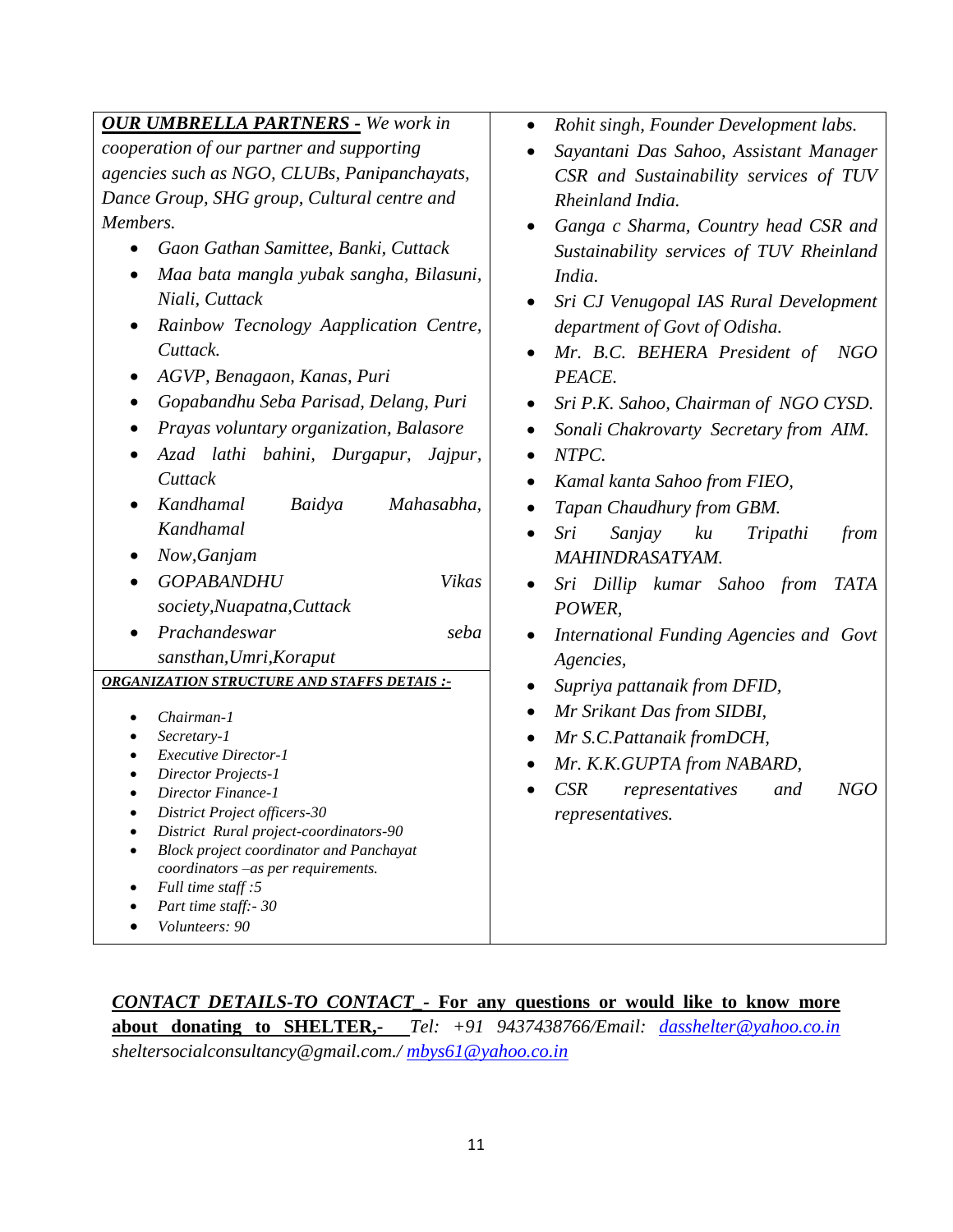*Resource mobilization-Tel: +91 9937986808/Email: sheltersocialconsultancy@gmail.com/. [dasshelter@yahoo.co.in](mailto:dasshelter@yahoo.co.in)*/*[mbys61@yahoo.co.in](mailto:mbys61@yahoo.co.in)*

*Employment / volunteering please-Tel: +919776969510/Email: [dasshelter@yahoo.co.in](mailto:dasshelter@yahoo.co.in)*/

*[mbys61@yahoo.co.in](mailto:mbys61@yahoo.co.in) /sheltersocialconsultancy@gmail.com.*

*State Head Office and Family Counselling & Legal Aid Centre-* **Plot No-GA-403,Behind New DAV School (Phage-II),Sailashree Vihar,Po-Chandrasekharpur,City-Bhubaneswar-751021,Dist-Khurda,State-Odisha,INDIA.**

**Resources Development Cultural Promotion Vocational Traing & Rehabilitation Centre & Katak District Office** Vill – Mathasahi, Po- Bilasuni, Block- Niali, Dist-Cuttack-754004.Odisha.

**Raurkela Project and Western Zone office-Shatabdi Vidya Vatika, Auto Colony, Po-Tangarpalli,Rourkela,Dst-Sundargarh,Odisha,**

**Registered Office-** Plot No-595, Near SUM HOSPITAL,Vill-Sampur,Po-Ghatikia, Bhubaneswar-751003,Dist-Khurda, Odisha.

# *G)PROGRAMME FOCUS & PROJECTS UNDERTKEN –This year we*

*have undertaken several attractive activities. We think if Govt. assistance and assistance of other organization shall be received, our organization shall show its effective performance in different fields. However we have performed the following remarkable activities this year for social development and proved our efficiency.*

*1-SOCIAL CONSULTANCY SERVICES & NGO COORDINATION CENTRE :-Our Organisation has started a state level NGO coordination committee. It's head office is situated at Bhubaneswar and functioning in head office of SHELTER. Sri F.C.Das, Secretary of SHELTER is coordinator. Primarily, it has been decided to take one member from each district as primary member. With them different activities shall be conducted. There are 106 NGOs and social organizations are member of the forum. We have taken proper care to provide them projects. They are happy with performance. However, our Organisation has taken membership under network of following NGO coordination groups.1) Khurda Action Forum, under CASA organization2) Cuttack Action Group3) Nehru Yuba Kendra, KhurdaHowever the activities of Organisation in last five years are remarkable and created land mark in the history of the Organisation in the field of social development activities, as detailed below. SHELTER has established its branches in Cuttack, Puri & Khurda District. It has established its state head office at Bhubaneswar. A folk dance research centre has been opened. It has*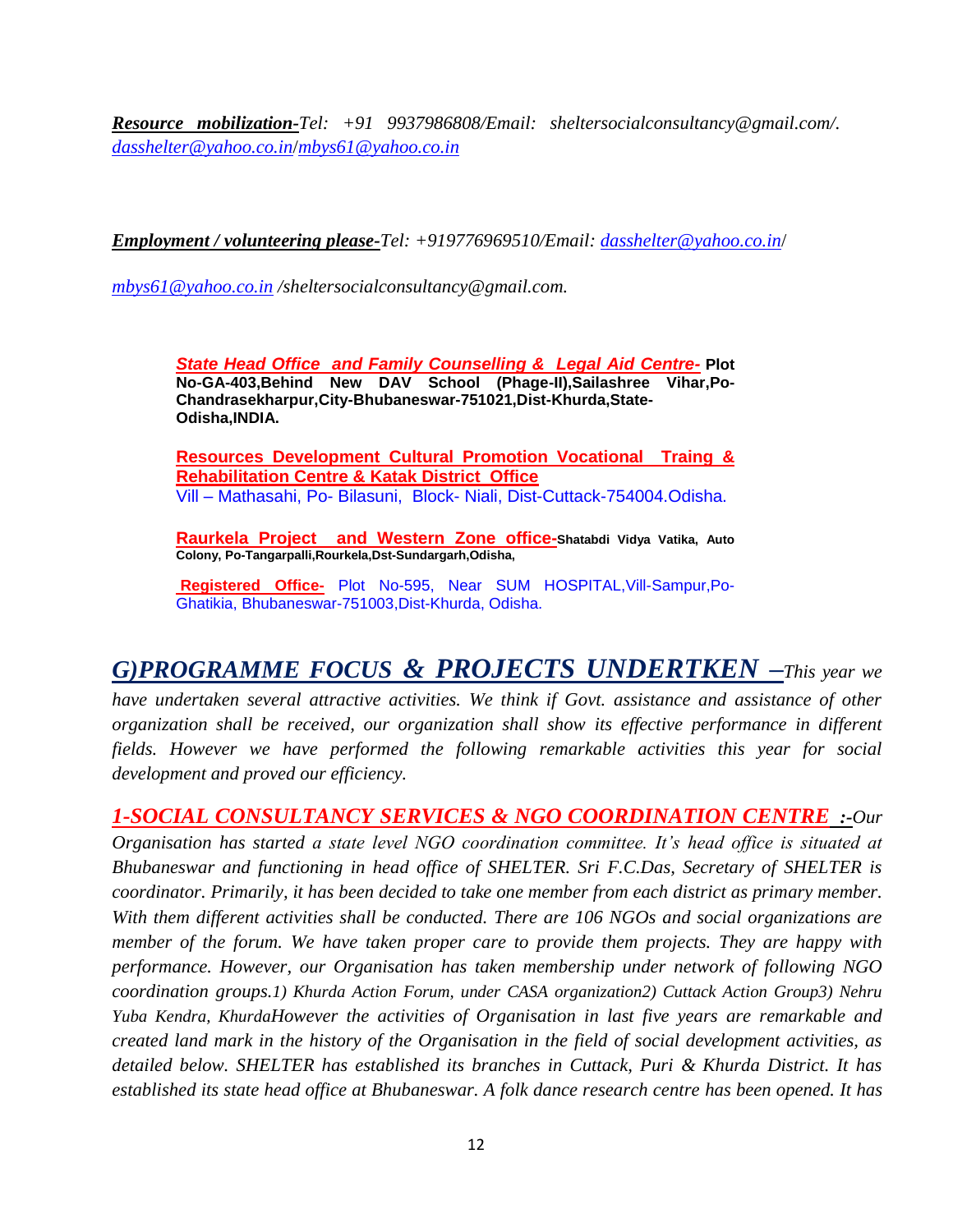*formed 31 folk dance groups in different fields in different parts of the state. It has opened a library. It has formed 60 water users associations (PANIPANCHAYAT) in Puri District. One water users association in Khurda District & 41 water users associations in Cuttack District.. Preparation Of Project Report/Proposal-Affiliation –District & state level service is provided.Registration Services of F.C.R.A. (Foreign Contribution) and 35AC of I.T. Act. 1961 is also available.GUIDANCE FOR CREATION OF NEW SOCIETY-Requirements, Name, Fathers/Husband Name, Address, Occupation, Designation (President, Vice President, Secretary, Treasurer & Members).Constitution of Executive Body Right & duties, Bye-laws, Proceed use for amendments, Funds, Place, Address Power of Operating Funds, Main functionary.Name of the Society (Proposed). Aims and Objects, Joint Account Member, Managing Committee minimum-7 Members including Post holders and members.*

*We Deals in following types of registration and certifications:-Registration / Amendment Society (Societies Registration Act 1860)Trust (Indian Trust Act1882)/Section 25 B Company (Non Profit Company)Firm (Partnership / Proprietorship)Pvt. / Ltd. Company Registration U/S 12-A of Income Tax Act /Registration U/S 80-G of Income Tax Act/Registration U/S 35 AC of Income Tax Act/FCRA Certification/RNI Number/PAN (NGO/ Trust/ Company/ Firms/ Individuals)ESI/Provident Fund/Trademark, Copyright & Service mark/Import- Export Code/Service Tax/Domain Name/Documentation-Project Proposal/Project Report/Event Report/Planning / Policy Document/Concept Note/Presentation / NGO Profile/Brochure & Booklet/Accountancy & Finance- Financial Consultancy/Accounting/Balance Sheet/Income Tax Return ( NGO/ Trust/ Company/ Firms/ Individuals)/Utilization Certificate/Budgeting/Other Services-NGO Setup, Professional advise & Consultancy as per requirements/NGO Project Development, Execution & Support/NGO Event Management/Project Monitoring & Evaluation/Website designing as per client requirements/ Expert Services Available For- Project Identification, Project Planning, project preparation, Implementation, Documentations, Grant-In-Aid, Foreign Funding, Fund Raising, Training Programs, Networking, Evaluation, Monitoring, Market Research, Social Studies, Networking, liaison work, Resource Person, Volunteers etc. New Society / NGO / VO / Trust / RWA / Magazines /Newspapers Registrations.\*Chartered Accounts Services, Computerized Accounting, Auditing, Balance Sheets, Income Tax Returns, Exemptions U/S 80-G, 1C, FCRA, Finance, loan etc. We do liaising work for our partner agencies on mutually agreed terms.*

*2-HEALTH CARE CENTRE- HIV & Aids awareness and RCH programmes are covered in different villages and community based drug distribution centres are are also operated by trained health workers from among the community in different villages .Health services have focused on sensitizing women towards their health needs and promote good health seeking behavior. Health Camps have addressed people on various issues. Two hundred beneficiaries have directly benefited from the services of a gynecologist, pediatrician and general physician.Nutrition Camps- add further impetus to the health focus as data shows high nutritional deficiencies among Indian women. pregnant and lactating women were particularly addressed by a trained dietician who also taught them to cook to retain the nutritional value of the food.Health care programme through rch and dai traing, aids and hiv awareness and water and sanitation activities:-Since last six years we have been working in the field of Health care through R.C.H & Dai Training, HIV/Aids Awareness and Sanitation Activities. Due to poverty, people are in want of Medical assistance. Due to want of Hospital in rural areas people suffer a lot. We have started a Mobile Hospital. Due to want of fund we have not reached at our target. We think if Govt. assistance will be obtained or any other organisation will finance, we will try to serve for the people. This year also we have spent Rs. 3210/- for RCH and dai*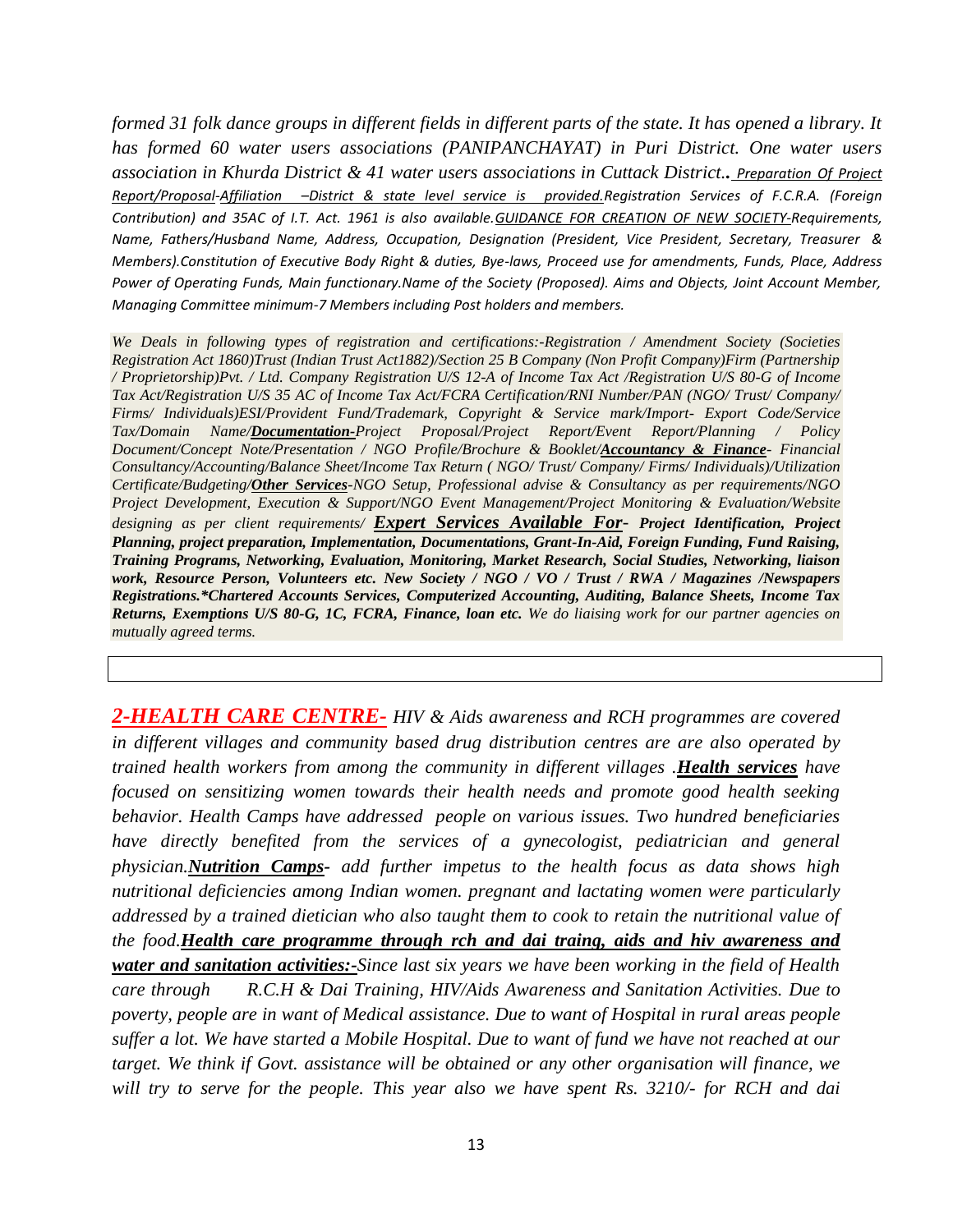*training, Rs. 3318/- for Aids and HIV awareness and Rs. 3268/ for Health care activities for health care. We are in a mind to have an Ambulance, one doctor and other staffs. Medicines will be procured to provide freely. However now we are engaged in creating health-care awareness activities. We have conducted health camp and provided dhai training to rural women for awareness to know about child health, population control, immunization, mother care and nutrition.*

*3-EDUCATION PROMOTION PROGRAMME - In addition to formal syllabus, the children are imparted training on other aspects of social life in the field of Art, Dance, Music, Yoga, Computer education, Sports, Environment awareness, health care and sanitation etc. Facility extended for Innovative Schemes for preschool education and elementary education and Condensed course School.Non-Formal Education- aims to provide functional literacy to women aged 15 years and above as well as provides non- formal literacy to promote School enrolment and prevent drop-out.Education services through creche centre :-State Social Welfare Board has approved for grant to run a crèche center at Bhubaneswar Block to take care of 25 children within age group of 0-6 years of working and ailing mother under Rajiv Gandhi national crèche program since 2004 vide their letter No-5693 dtd-30/10/2004 and Organization has been receiving financial assistance since then as under.This year also crèche center is continuing. Smt Nirupama Patra- M.A. passed and Smt Sujata Swain. M.A .passed are engaged as crèche workers. The crèche center is associated with local hospital at IRC village, Nayapalli and nearer Anganwadi Kendra. Regular meetings of mothers are also conducted to know how to take care of children in house for better health and education. This year we have spent Rs.55180.00 to run crèche centre through financial assistance from State social welfare Board.Organization has obeyed all terms and condition of state social welfare Board and sincerely managing crèche centre. All facilities are provided to the children. This year we have tried for more welfare of crèche centre. We have requested to SSWB to pass order for release of final installment of 2009-2010,2010-2011 and issue sanction order for the year 2011-2012. In the mean time, we have started another 5 crèche centers in Bhubaneswar Block to provide required assistance and education to children who need help.State Social Welfare Board has approved for grant to run a crèche center at Bhubaneswar Block to take care of 25 children within age group of 0-6 years of working and ailing mother under Rajiv Gandhi national crèche program since 2004 vide their letter No-5693 dtd-30/10/2004 and Organization has been receiving financial assistance since then as under.*

| Year      | <b>Sanction</b> | <b>Amount Sanctioned</b> |           | Amount | Amount to              | Remark                   |
|-----------|-----------------|--------------------------|-----------|--------|------------------------|--------------------------|
|           | order No/       |                          |           |        | Released   be released |                          |
|           | Date            | Recurring                | $Non-$    |        |                        |                          |
|           |                 |                          | recurring |        |                        |                          |
| 2004-2005 | 5693<br>$td-$   | 7700/-                   | $2000/-$  | 7,700/ |                        | Received, and utilized & |
|           | 30/10/2004      |                          |           | 2,000/ |                        | Account                  |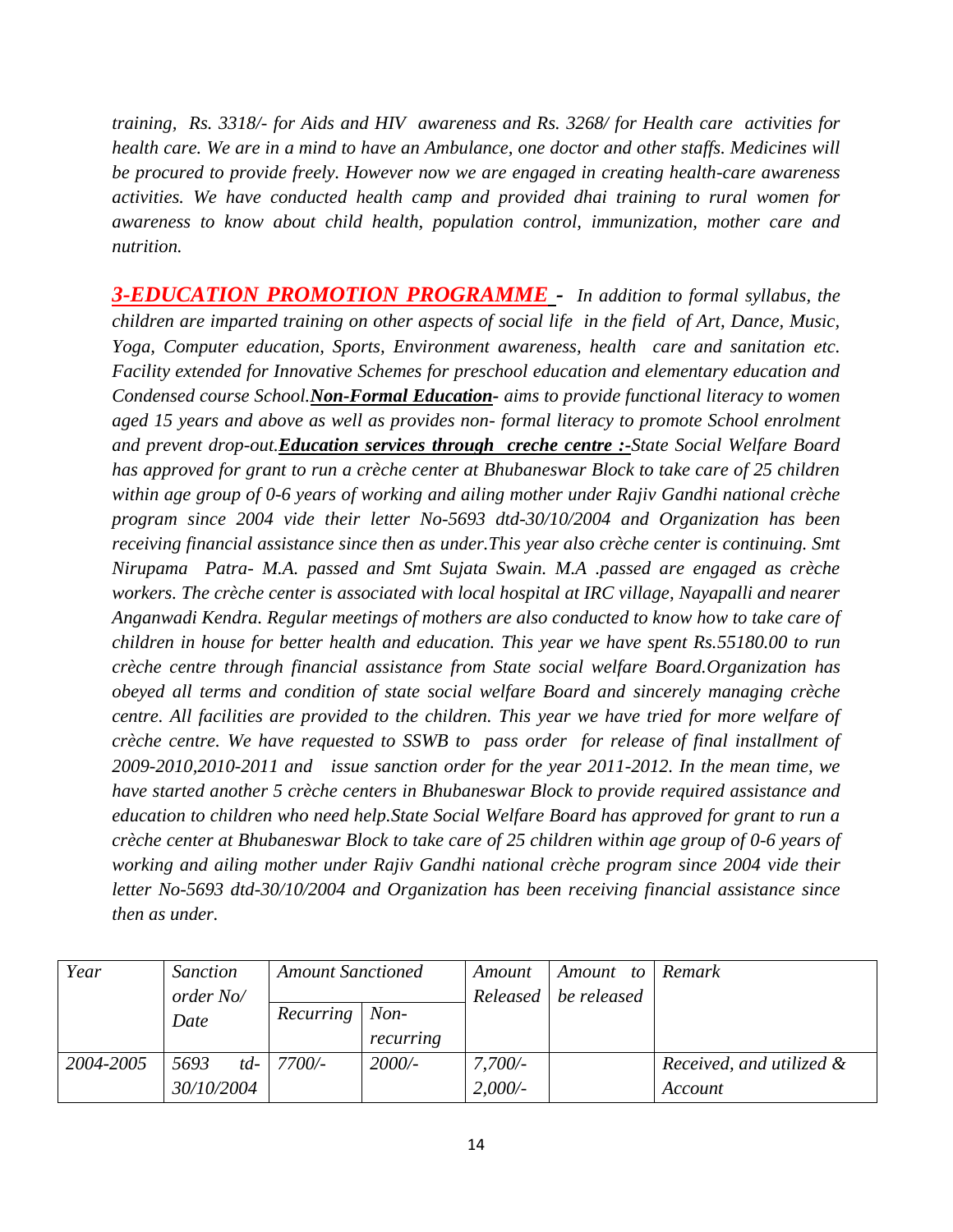|           |                |          |                          |          |            | finalized.                  |
|-----------|----------------|----------|--------------------------|----------|------------|-----------------------------|
| 2005-2006 | 4393<br>$a-$   | 18,480/- | $\overline{\phantom{a}}$ | 18,480/- |            | Received, and utilized &    |
|           | 5/11/2005      | 5,976/   |                          |          |            | Account finalized.          |
|           | $-530$<br>$d-$ |          |                          |          |            |                             |
|           | 16/2/2006      |          |                          |          |            |                             |
| 2006-2007 | 3006<br>$d-$   | 42,384/- | $\overline{\phantom{a}}$ | 42,384/- |            | Received, and utilized &    |
|           | 16/9/2006      |          |                          |          |            | Account finalized.          |
| 2007-2008 | 3048<br>$d-$   | 42,384/  | $\overline{\phantom{a}}$ | 42,384/- |            | Received, and utilized &    |
|           | 31/8/2007      |          |                          |          |            | Account finalized.          |
| 2008-2009 | 3186           | 42,384/  | $\sim$                   | 42,384/- |            | Received, and utilized &    |
|           | 5/9/2008       |          |                          |          |            | Account finalized.          |
|           |                |          |                          |          |            |                             |
| 2009-2010 | 3186           | 42,384/- | $\overline{\phantom{a}}$ |          | 42,384/-   | 21384/-<br>final<br>towards |
|           | 5/9/2008       |          |                          |          | (Not       | payment utilized.           |
|           |                |          |                          |          | received.) |                             |
| 2010-2011 | Ltr<br>$no-$   | 42,384/- | $\overline{a}$           |          | 42,384/-   | Rs.21000/-Part<br>utilized. |
|           | 2700<br>$dt$ - |          |                          |          | (Not       | <i>payment.l</i>            |
|           | 27/10/2010     |          |                          |          | received.) |                             |
| 2011-2012 | 2186           | 42,384/- | $\overline{\phantom{a}}$ | payment  | 42,384/-   | utilized. Rs.21000/-Part    |
|           | 29             |          |                          | $\cdot$  | (Not       |                             |
|           | /10/2011       |          |                          |          | received.) |                             |
| 2012-2013 | Ltr<br>$no-$   | 42,384/- | $\blacksquare$           | Nil      | 42,384/    | An amount of Rs.63,000/-    |
|           | 2794date-      |          |                          |          | (Not       | Rupees<br>sixty<br>three    |
|           | 27/11/2012     |          |                          |          | received.) | thousand<br>been<br>has     |
|           |                |          |                          |          |            | received<br>towards         |
|           |                |          |                          |          |            | salaryutilized.             |

*This year also crèche center is continuing. Organization has obeyed all terms and condition of state social welfare Board and sincerely managing crèche centre. All facilities are provided to the children. This year we have tried for more welfare of crèche centre. We have requested to SSWB to pass order for release of final installment of 2009-2010, 2010-2011and 2011-2012 and 2012-13. In the mean time, we have started another 5 crèche centers in Bhubaneswar Block, Rourkella at sundargarh District ,Niali Block of cuttack District to provide required assistance and education to children who need help.*

*4-LEGAL AWARENESS ACTIVITIES- Family Counselling provided through family counselling centre, consumer awareness Centre, Legal aid centre etc. Legal Camps have provided the women with basic awareness about the legal rights and provided them legal aid through approved Government Bodies like the Odisha state Commission for Women, Odisha state Legal services Authority. Through Legal Aid, Family Counseling Centre and Parivarik Mahila Lok Adalat (PMLA) our Organisation has taken initiative for providing legal protection and family counseling centers to needy. Different legal awareness*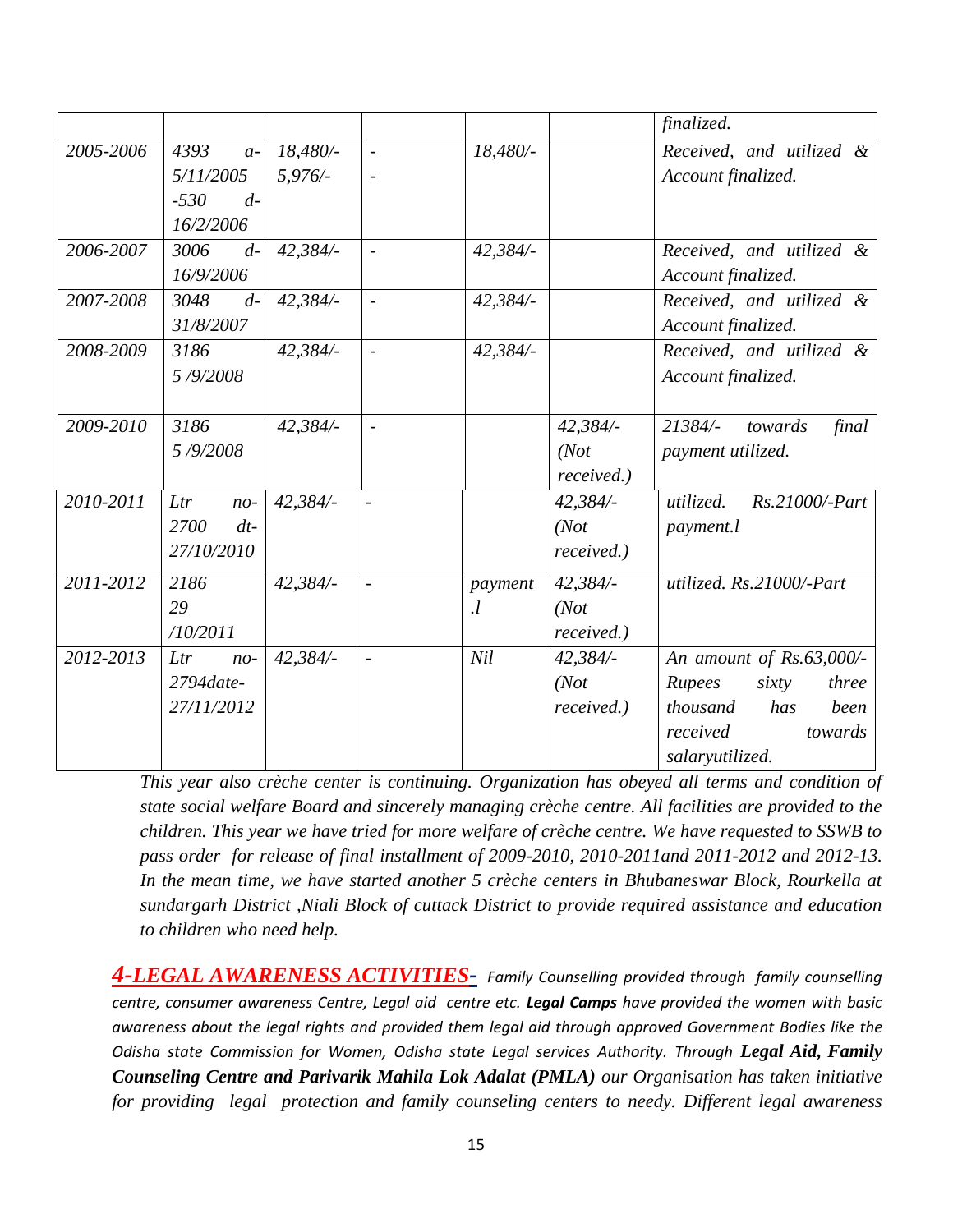*activities has been started for settlement of matrimonial disputes. Our representatives are visiting houses of different persons related with any matrimonial disputes. The disputes is going to be settled or compromised after negotiation in cooperation of State Social Welfare Board, Mahila commission and different legal authorities. Even we are taking steps to settle this through "Lok Adalat". We have spent Rs. 4653.00 for Lok-Adalat. We have decided to continue our activities through assisting distress and poor through our legal family and counseling center. They will be provided free legal advice and assistance. In case of necessity their cases shall be recommended to the Govt. for proper management and assistance. If Govt. assistance will be received, we will strengthen this.*

*Legal training consumer awareness through legal aid and consumer awareness centre:- Our Organisation had spent Rs.14,000/- in 2006-2007 and conducted PMLA in cooperation of Rainbow Tecnology application centre.In the year 2007-2008 we have spent rs.31,000/- and conducted PMLA on 27.01.2008 by receiving Rs.30,000/- financial assistance from National commission for women New-delhi.We have already received 1st instalment of Rs.15,000/- and organized PMLA and submitted documents and expecet to receive balance amount of Rs.15,000/- very soon. This year we are also trying to conduct PMLA and taken initiative for legal and family counseling . This year we heve spent Rs. 2417.00 for different legal awareness activities which has been started for settlement of matrimonial disputes. Our representatives are visiting houses of different persons related with any matrimonial disputes. The disputes is going to be settled or compromised after negotiation in cooperation of State Social Welfare Board, Mahila commission and different legal authorities. Even we are taking steps to settle this through "Lok Adalat". We have decided to continue our activities through assisting distress and poor through our legal family and councelling center. They will be provided free legal advice and assistance. In case of necessity their cases shall be recommended to the*  Govt. for proper management and assistance. If Govt. assistance will be received, we will strengthen *this.*

*5-TRAINING ON VOCATIONAL EDUCATION - VOCATIONAL TRAINING COURSE ENROLMENT- Cutting & Tailoring,Beauty & Culture,In addition to providing the training, the GRC also provides forward and backward linkages with Banks and Financial Institution and Government Schemes such as Swarn Jayanti Shahari Rozgar Yojana (SJSRY), Rashtriya Mahila Kosh etc.*

*Women awareness generation programme through vocational training and micro finance:-It had requested in the year 2004-05 to the State Social Welfare Board for financial assistance for conducting a AGP programme. In this response State Social Welfare Board, sanctioned vide their letter No.5981 dtd.25-11-04 for grant of Rs10000/- for conducting AGP programme for women. As per advice vide their letter No3975 dtd.22-09-05 we deputed our representative Miss Jogamaya Mahapatra for undergoing organizers training under Viswa Jeevan Seva Sangha, Khurda. She completed her organiser's training during the period 29-09-05 to 08-10-05. Then we requested State Social Welfare Board for release of sanctioned amount. The State Social Welfare Board released first installment of Rs9000/-(Rupees nine thousand) only.The organizer Miss Johamaya Mahapatra,*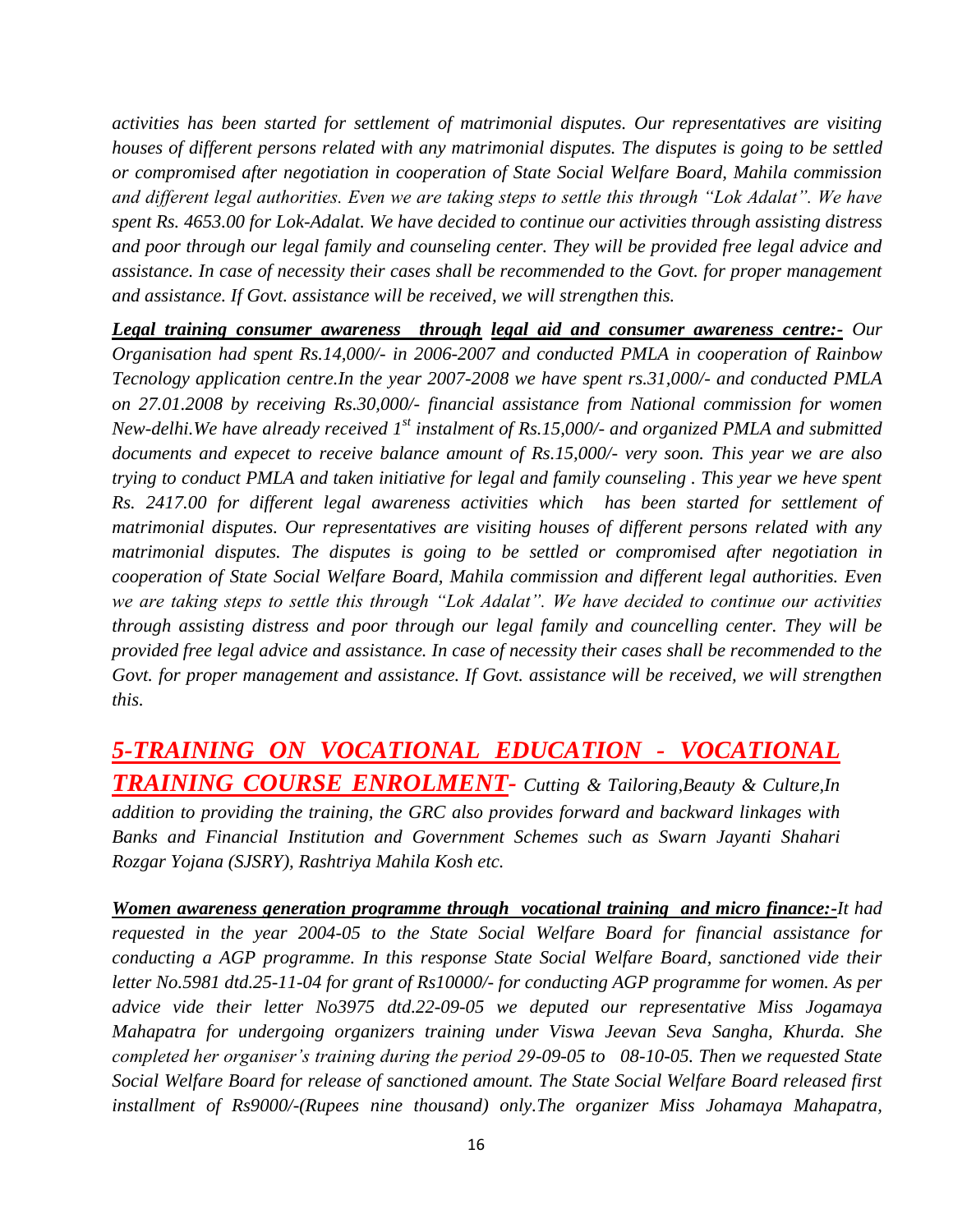*conducted survey in different places at Nayapalli and identified 25women beneficiaries and round up discussions were made with them and our representative also described them about present day situations and present day to day problem of women and also about need of the camp. Camp was conducted for 8days from 15-03-06 to 22-03-06 followed by 2days follow up camp. Women groups are consulted and awareness training was provided. SHG group promotion proposal was accepted by the members. Immediately 2 SHG groups are formed and it has been decided to strengthen them for business and promotion of financial condition of poor women. Through this AGP programme basic idea has been obtained and women are provided awareness training to know about right, safety and security of women.It was decided by the Organisation to conduct more awareness programme for welfare of women and children. In the year 2005-2006 this Organisation was awarded for grant of an amount of Rs50,000/- by the Central Social Welfare Board, New Delhi and organised five AGP meetings for welfare and awareness of women. In this connection, Organisation has organized different survey activities and small village-level meetings in different places and office bearers have gone training for the purpose. It has been observed that this programme has created more awareness among women –how they will protect themselves from different Social evils and bindings. Very soon programme shall be conducted and different resource persons had been invited to aware the women. Our Organisation has taken this programme as a mile stone and promised to work for promotion of women and child.We have formed women SHG federations for their empowerment and financial condition.*

*6-Emergency cooperation activities Emergency cooperation activities Emergency activities- Shelter has been engaged in following different emergency rehabilitation activities.*

*National environment awareness campaign (NEAC):-Since last few years we have been working with Centre for Environmental studies under Govt. of orissa, Dept of forest and Environment and Govt. of India, Ministry of Forest & Environment. We have been organizing NATIONAL ENVIRONMENT AWARENESS CAMPAIGN (NEAC) program every year. We have performed remarkable activities this year for social development and proved our efficiency. The Center for Environmental Studies, Bhubaneswar under the Dept of Forest and Environment, Govt. of Orissa and Ministry of Forest and Environment, Govt. of India has been providing financial assistance each year to organize National Environment Awareness Campaign.*

*The details of activities under-taken in respect of NEAC program by the organization during the previous years are as under:-*

| Name of the project-SHELTER National Environmental Awareness Campaign organized at Bhubaneswar |      |                       |                                      |  |  |
|------------------------------------------------------------------------------------------------|------|-----------------------|--------------------------------------|--|--|
| <b>Source</b>                                                                                  | Year | <b>Amount</b> Purpose |                                      |  |  |
| Center for Environmental Studies,                                                              |      |                       | NEAC-2005-06,                        |  |  |
| Bhubaneswar under the Dept of $\vert$ 2005-06                                                  |      | 5,000/                | <b>Action program-</b> composting.   |  |  |
| <b>Forest and Environment, Govt. of</b>                                                        |      |                       | Awareness-Public Meeting on "Temple- |  |  |

17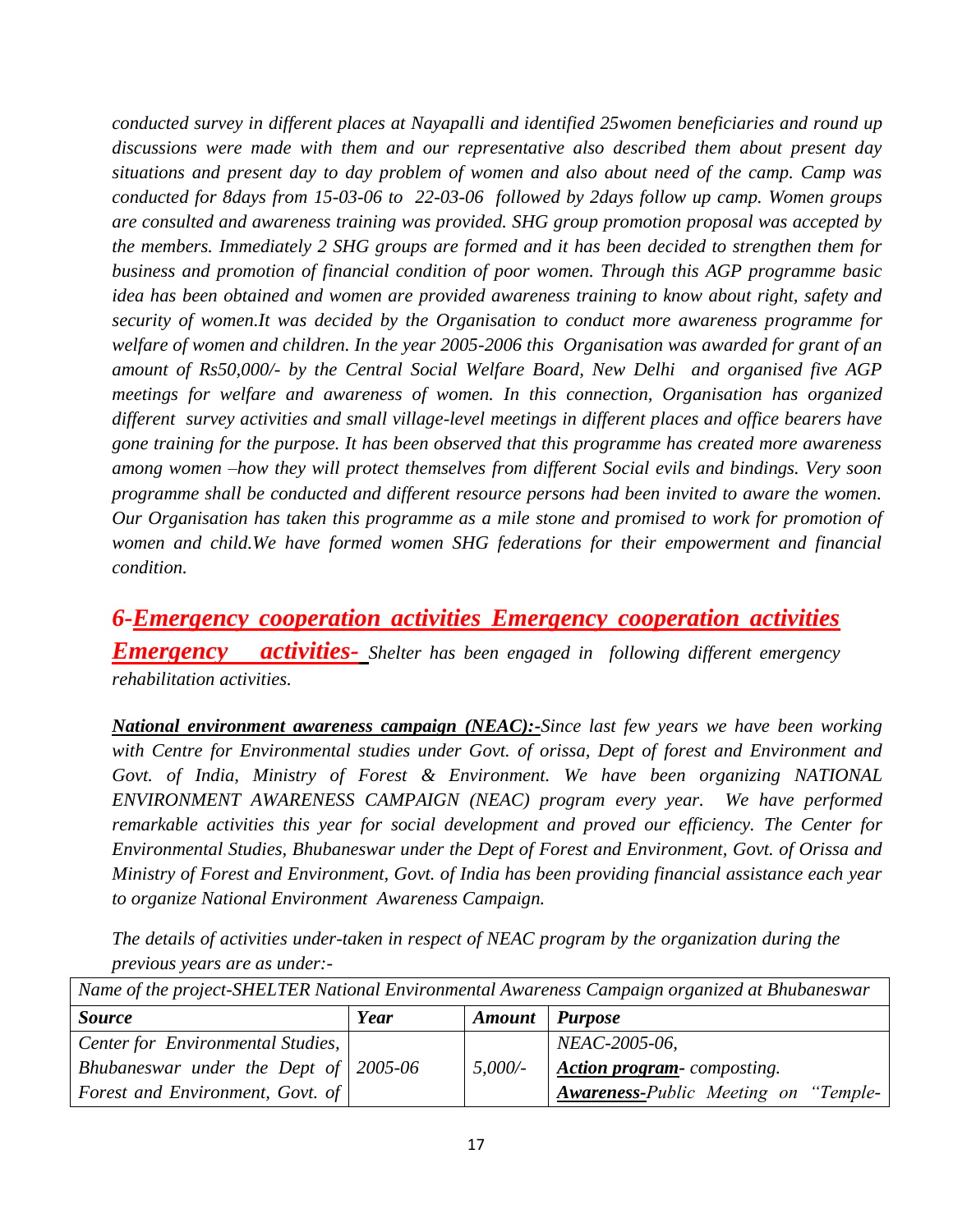| Orissa and Ministry of Forest and |         |             | Waste Management under Solid Waste                   |
|-----------------------------------|---------|-------------|------------------------------------------------------|
| Environment, Govt. of India       |         |             | Management.                                          |
| Center for Environmental Studies, |         |             | NEAC-2006-07,                                        |
| Bhubaneswar under the Dept of     |         |             | <b>Action program-</b> composting.                   |
| Forest and Environment, Govt. of  | 2006-07 | $5,000/$ -  | <b>Awareness-Public Meeting on Temple</b>            |
| Orissa and Ministry of Forest and |         |             | Waste Management under Solid Waste                   |
| Environment, Govt. of India       |         |             | Management.                                          |
| Self finance                      |         | 6000/-      | NEAC-2007-08.                                        |
|                                   | 2007-08 |             | <b>Action program-</b> Vermin composting.            |
|                                   |         |             | <b>Awareness-Public Meeting on Climate</b>           |
|                                   |         |             | change                                               |
| Center for Environmental Studies, | 2008-09 | 6000/-      | NEAC -2008-09.                                       |
| Bhubaneswar under the Dept of     |         |             | Actionprogram- Vermicomposting.                      |
| Forest and Environment, Govt. of  |         |             | <b>Awareness-Public</b><br>Meeting<br>on             |
| Orissa and Ministry of Forest and |         |             | "management and composting of solid                  |
| Environment, Govt. of India       |         |             | waste shall control pollution and prevent            |
|                                   |         |             | climate change.                                      |
| Center for Environmental Studies, | 2009-10 | 6000/-      | NEAC -2009-10.                                       |
| Bhubaneswar under the Dept of     |         |             | <b>Actionprogram-</b> Vermicomposting.               |
| Forest and Environment, Govt. of  |         |             | <b>Awareness-Public</b><br>Meeting<br>on             |
| Orissa and Ministry of Forest and |         |             | "management and composting of solid                  |
| Environment, Govt. of India       |         |             | waste shall control pollution and prevent            |
|                                   |         |             | climate change.                                      |
| Center for Environmental Studies, | 2010-11 | $10,000/$ - | NEAC -2010-11.                                       |
| Bhubaneswar under the Dept of     |         |             | <b>Action program-PLANTATION.</b>                    |
| Forest and Environment, Govt. of  |         |             | <b>Awareness-Public Meeting on Biodiversity</b>      |
| Orissa and Ministry of Forest and |         |             | <i>conservation.</i> "                               |
| Environment, Govt. of India       |         |             |                                                      |
| Center for Environmental Studies, | 2011-12 | 9000/-      | <b>NEAC -2011-12.</b>                                |
| Bhubaneswar under the Dept of     |         |             | <b>Actionprogram-</b> Plantation.                    |
| Forest and Environment, Govt. of  |         |             | <b>Awareness-Public Meeting on "Sacred</b>           |
| Orissa and Ministry of Forest and |         |             | Groves and Medicinal tree plantation can             |
| Environment, Govt. of India       |         |             | promote forest conservation for livelihood.          |
| Center for Environmental Studies, | 2012-13 | 9000/-      | NEAC -2011-12.                                       |
| Bhubaneswar under the Dept of     |         |             | <b>Actionprogram-</b> Plantation.                    |
| Forest and Environment, Govt. of  |         |             | <b>Awareness-Public Meeting on</b><br><i>"Sacred</i> |
| Orissa and Ministry of Forest and |         |             | Groves and Medicinal tree plantation can             |
| Environment, Govt. of India       |         |             | promote forest conservation for livelihood.          |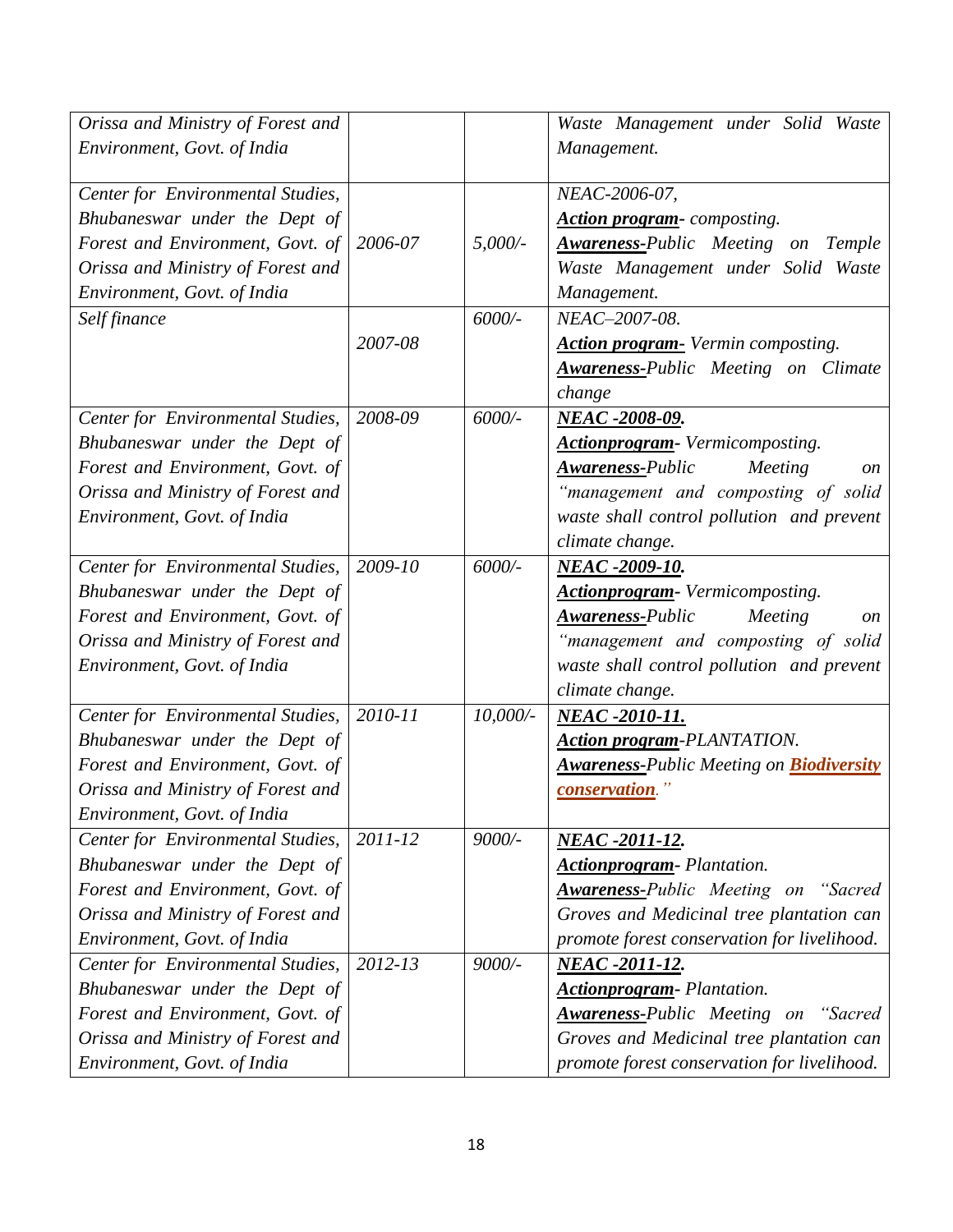*This year we have also been granted Rs.9.000/- from Center for Environmental Studies, Bhubaneswar under the Dept of Forest and Environment, Govt. of Orissa and Ministry of Forest and Environment, Govt. of India as financial assistance to Organise NEAC -2012-13 program as under. "Vermi compost application in Medicinal Tree plantation promotes "Sacred Groves and Medicinal tree plantation can promote forest conservation for livelihood -A public meeting was organized for NATIONAL ENVIRONMENT AWARENESS CAMPAIGN-2012-131 on 27/03/2011(Sunday) 4.00PM at village Palasuni, Near Rasulgarhr, Bhubaneswar, Khurda at garden premises of Govt UG ME School at Palasuni village in a best natural environment surrounded with plant and trees. Theme for Awareness was a PUBLIC MEETING ON-"Vermin compost application in Medicinal tree plantation promotes BIODIVERSITY CONSERVATION" Organised by NGO SHELTER (Society of Health Education Legal Training & Emergency Rehabilitation)595, Sampur, Po-Ghatikia, Bhubaneswar-3, Dist-Khurda, Orissa. Campaign was Sponsered by Centre for Environmental Studies(CES), Bhubaneswar, Forest and Environment Department, Govt. of orissa, Bhubaneswar and Ministry of ENVIRONMENT & FORESTS, Government of India, New Delhi.The Guests described in detail about "Vermin compost application in Medicinal tree plantation promotes BIODIVERSITY CONSERVATION" and benefits of plantation of Trees which was accepted by all. It was highly appreciated and decided to apply vermin compost in medicinal tree plantation and they also accepted to plant different trees. They also decided to form platation club in cooperation of SHG Groups/Pani panchayats/NGOs/Clubs to follow up following plantation activities. It was wiewed to plant TREE such as Tulasi, Bela, Patal Garuda, Pijuli, Amba,Barakoli,Paladhua,Pipali,Dalimba,Ashok,Nadia,Thalkudi,Kalara which have already been planted by our organization under plantation Action Program.They decided to also plant tree in road side, in front of Offices and Road in cooperation of villagers and plantation club Members in cooperation of SHG Groups/Pani panchayats/NGOs/Clubs and Municipal Corporation.It has been decided by our organization to avail message in each village of orissa to plant at least following 5 trees one each and take its care for environmental protection and biodiversity conservation.1-Banyan Tree(BARA GACHHA).2-Pipal Tree(ASWASTHA GACHHA).3-Karanj Tree.4-Neem Tree.5-Baula Tree.6-Ashok Tree*

*Watershed Development and Community Pond Management:-Watershed development activities are undertaken by our Organization with a mission mode to reach the poorest of the poor for their holistic development in a participatory approach. It aims to adopt sustainable livelihood improvement and community empowerment through people's participation in all stages of project cycle.Achievement:-At present different Pani panchayats and Micro watershed projects operated in different districts . Pani Panchayats, SHG and UG members have been formed in the watershed villages for smooth functioning. Excavation of Farm ponds have been ensured protective irrigation to the kharief crops, enhanced rabi crop area and pisciculture programmes.In different water sheds goateay and poultry has been introduced with support of revolving fund and grand subsidy to improve the livelihood of various stakeholders with emphasis on equity ,ownership, sustainability, gender sensitivity, community empowerment and*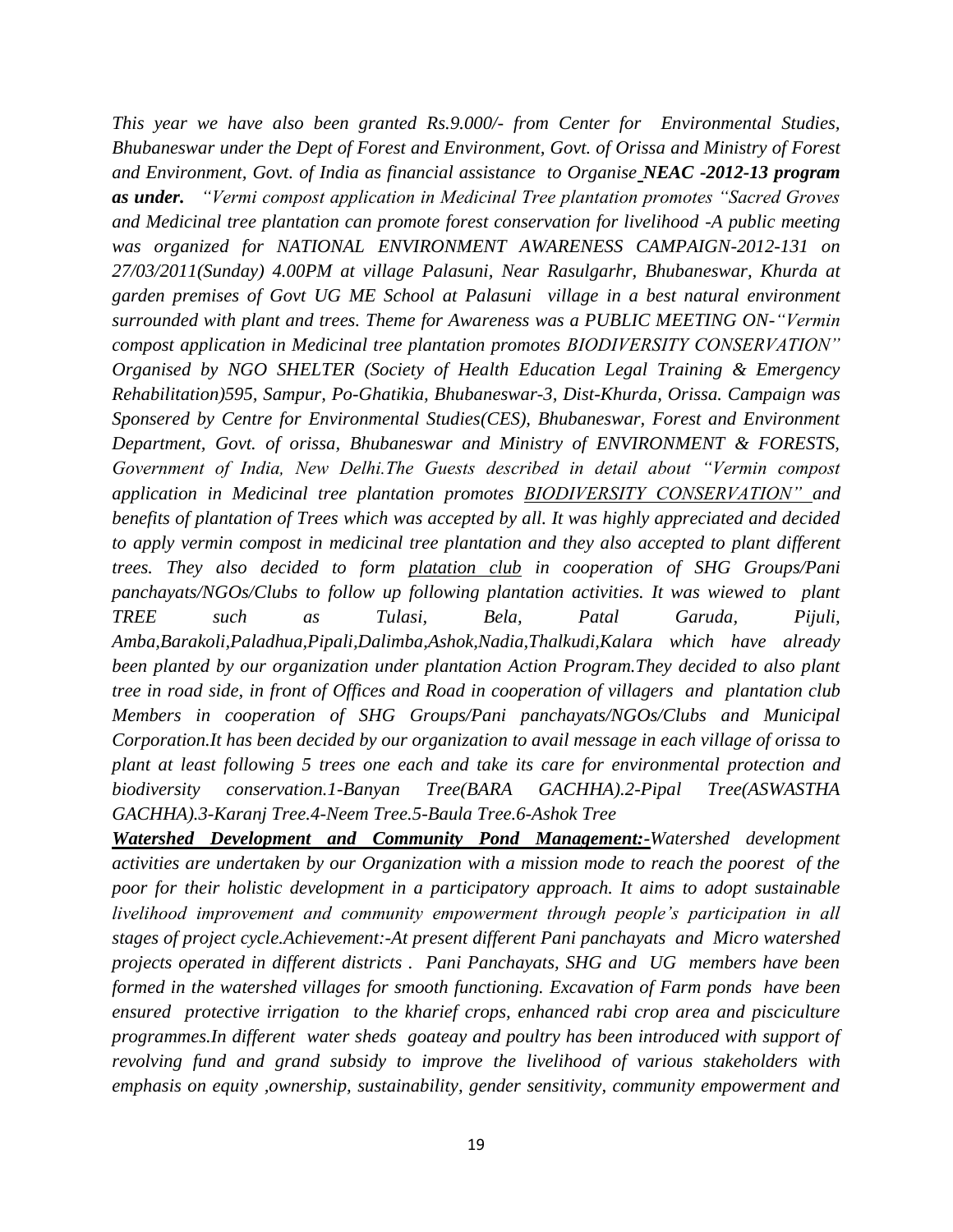*transparency.Apart from that several families have been checked up from seasonal migration. After taking water bodies and soil conservation measures in watershed areas, the moisture status of the soil and water level of the area have been increased. The land within the watershed area have been protected from sand casting and soil erosion. The cattle and plant population of the area have been enhanced becoming cultivable land, production and productivity of the area have been increased. As a whole the economic standard of the inhabitants of watershed villages have been upgraded. However, in this year we have targeted to expand watershed promotion activities and community pod management work to all other parts of the state with new ideas and schemes of modern approach.*

*7-Rehabilitation programme and Economic Empowerment has also been addressed by formation of Self Help Groups and linkages for Micro- Finance. Promoting of Self Help Groups (SHGs) for extending Micro-finance and Micro Insurance. Encouraging Micro-enterprise for extension of credit service for undertaking Income Generation Programs where the artisans in the villages covered are formed in to SHGs and are supported by external credit services of SHELTER to pursue their livelihood. Through Grain Bank to ensures food security during lean period. Protect Environment protection through major tree plantation drives. Through Total sanitation campaign enabling better living facility for people. Adoption of construction of water harvesting structures to facilitate Irrigation and drinking water facility.Vocational Training provided to generate income for better living.*

*Binobaji Shelter Home for Age Care and Rehabilitation Center:-Handicraft And Coir Programme:-We have started Binobaji Shelter Home And Age Care Center at village sampur and there shall be a vocational training centre for rehabilitation of distress. A land of 10 Acres are taken for this purpose. We are in a mind to open age care centre. In this centre we will check health of old persons and poors through our health centre. Our Age Care Centre will provide assistance to Helpless and Needy old persons. In case of able old persons they will be provided Vocational Training for earning this livelihood. Sri Budhinath Behera is the president of Binobaji Shelter Home And Age Care Center to develop the centre and activities. This year we have spent Rs.3250 for welfare of handicraft development centre and this year this shall be linked with funding organization for welfare of distress.*

*Self Help Groups and Micro Finance- Engineering Emancipation through SHGs – Shelter's doorway to women empowerment:-Shelter's initiatives in Gender Equity through Micro Finance began as early as 2004. The program has grown manifold over the years with the financial support of the Social welfare Board. Today, a total of 200 SHGs have been formed with 33 new SHGs formed in the year 2009-2010.With each new group, a few more women find their voice and identity as they move towards self-reliance and empowerment of new members who were enrolled, taking the total number of members to 300 given out as loans, and a repayment of made by the SHG members during the financial year. Apart from financial achievements and increasing the role of women in household finances, the SHGs have been critical in acting as a conduit for integrated community development programmes. SHG staff and members had a yearlong calendar of activities and workshops that focused on issues of alcoholism, early*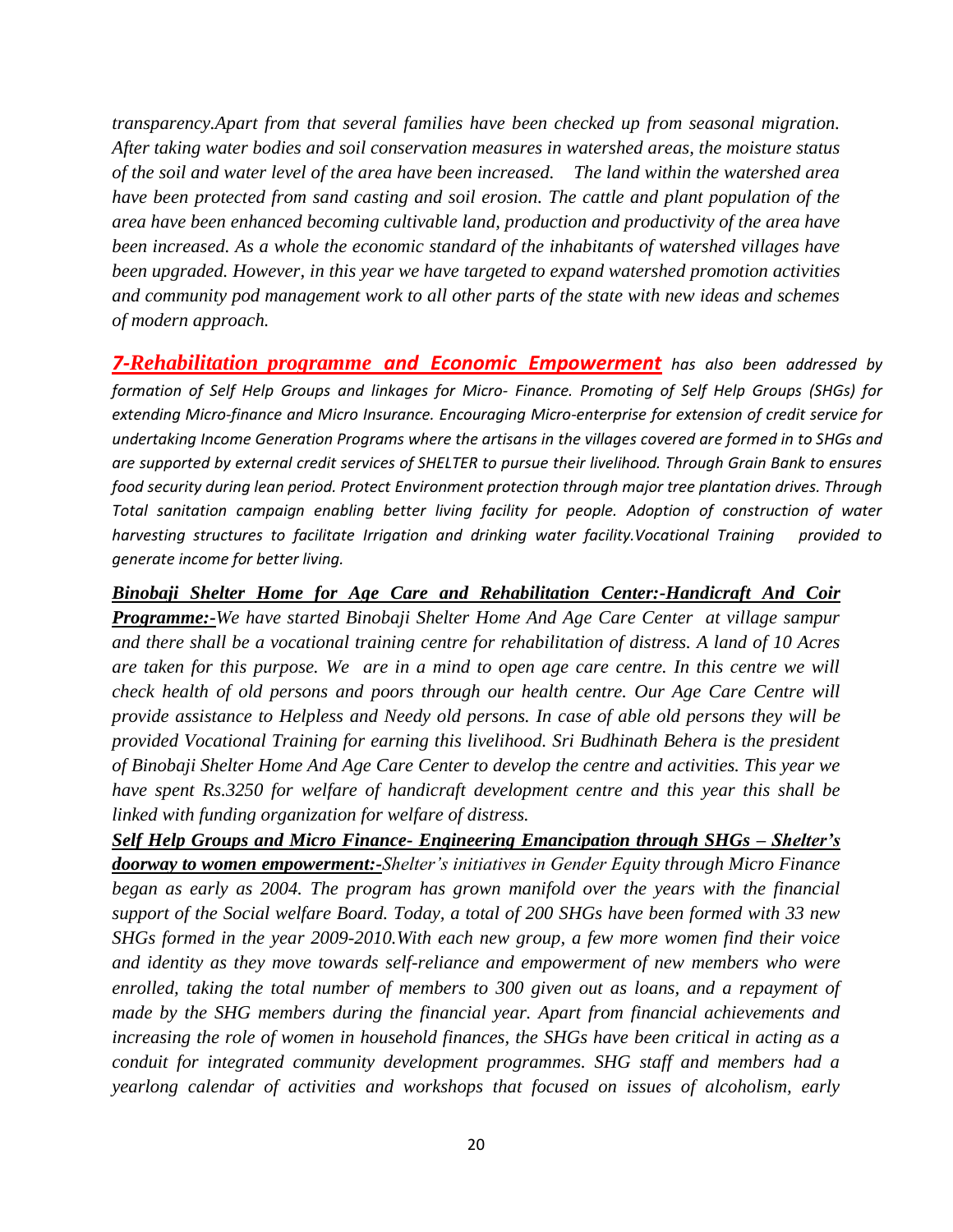*marriage, female feticide, reproductive child health, sanitation, hygiene and domestic violence. This has had a direct impact on the quality of life of the communities. A marked change in attitudes towards education has emerged. A majority of the girls in the SHG families are in the school system and the women members are also becoming literate in order to conduct transactions and other SHG functions. Shelter staff has motivated members to join the pulse polio programme and avail family planning facilities and institutional deliveries. The beneficiaries have directly availed services of health camps organized by Shelter. Women attended the celebration of Women's Day organized by the SHG and Micro Finance Project. The development of overall linkages has seen an increase in the number of people taking advantage of institutions like Hospitals Schools, Banks, Panchayats etc, with an increased awareness of citizens' rights regarding these. Impact assessment*

#### *8- Other Projects and Programs Achievements-*

*Corporate Social Responsibility- In respect of Corporate social Responsibility shelter intends to sensitize citizens at large and involve them in creating a greater impact. With an innovative approach to developing a better India, Shelter has imbibed continuous change as the only constant in our approach. Shelter, will empower, educate, and enlighten not only the citizens who want to do their bit to create a better society, but also the NGOs working at the grassroots and equip them with new tools and methodologies for carrying out their work more effectively and efficiently. We also aim to create a new breed of responsible consumers. Involving and connecting with citizens on various social and environmental issues prevalent in the society is the core of Development Labs. Through new and innovative ways of engaging people, we want to use their ideas and evolve them into workable pragmatic solutions. (Please check project section of the website). We work on a simple participatory model, bridging the gap between Govt and public. The model is oriented towards increasing the flow of resources and information through the entire structure. This bi-directional approach is a hybrid model of both top-down and bottom-up approach. We, presently, offer a small range of products to serve the growing environmentally and socially sensitive consumers who want to bring about a change.. In Corporate Social Responsibility (CSR) for who intend to pursue a career in CSR, development sector, and as social entrepreneurs. This is intended to lay a firm foundation about business ethics, stakeholder engagement & management, best practices, systemizing & structuring CSR, CSR as a strategic approach. We prefer with background in Social Work, Volunteering, Psychology and Home Science; however, others are also encouraged to join and learn more. Shelter is in process of developing a series of activities to create awareness on various issues like Indian Indigenous Tribes, BPOs in Rural India, Dying Indian Art, Social security for Indian, Female Feticides, Soil conservation, Water conservation, Floods, check dams, Plastics- as a necessary Evil, Homeless Children, Traditional Crafts, Modern Agricultural Techniques, Organic farming, Child Labour, Old Agehomelessness & loneliness, Sanitation-squatting with dignity, and HIV/AIDS. based exclusively on Eight Millennium Development Goals namely- We are also working for - a. poverty and extreme hunger,b. Universal Primary Education,c. Promote Gender Equality,d. Enable Child Right,e. Improve Maternal Health,f. Combating HIV/AIDS, Malaria and other Diseases,g. Ensure Environmental Sustainability,h. Global Partnership for Development.*

#### *Agriculture promotion center:agriculture, vegitation, pisciculture,seeding,nursery, milk producers cooperative and diary development programme.-Organisation has taken initiative for milk producers*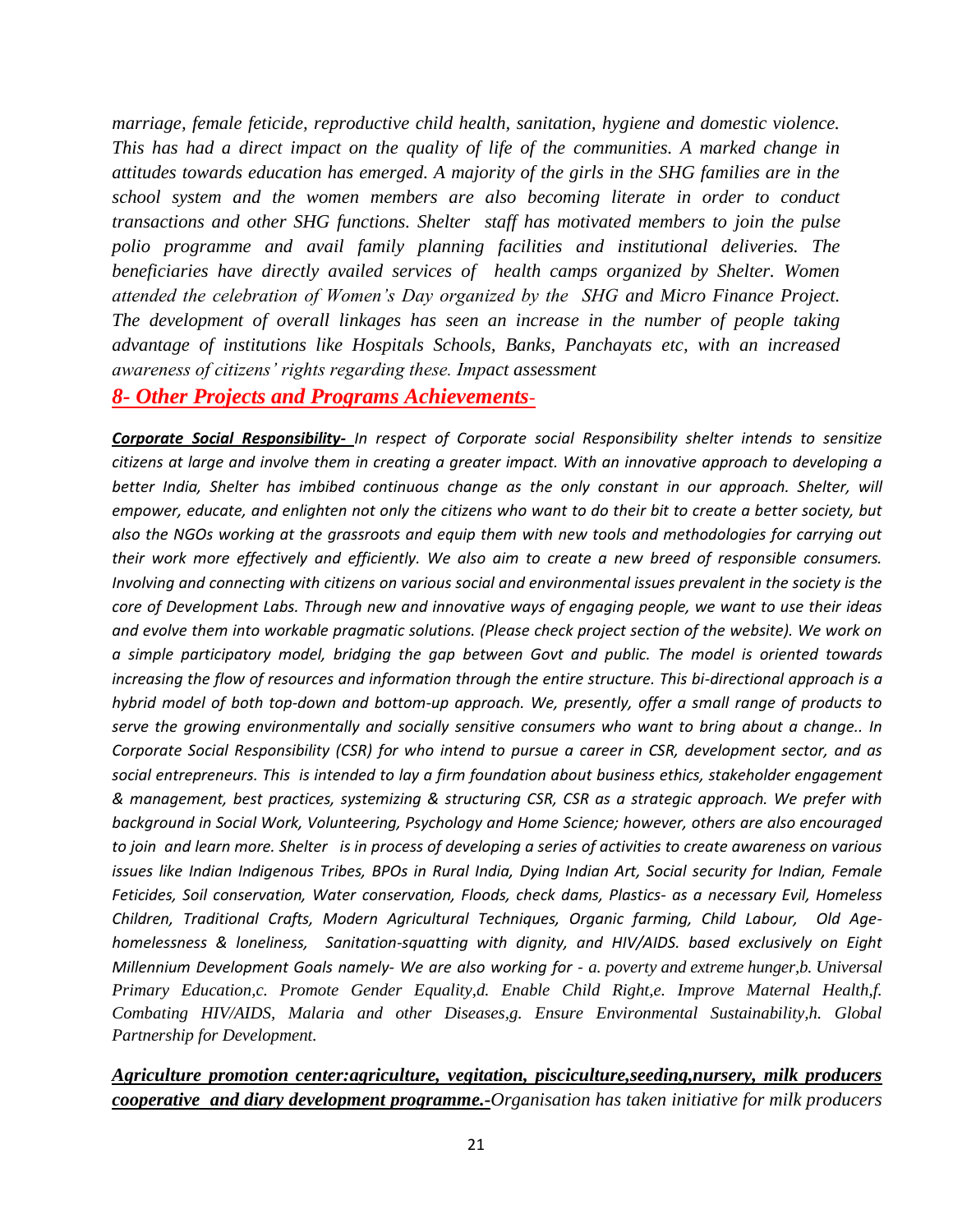*cooperative and diary development program. We have moved different parts of Puri, Cuttack and Khurda district. People are interested to form groups of milk producers cooperative and diary development program. However Govt. Co-ordination and assistance is absolutely required. We have formed 55 groups in Niali and Kantapada block of Cuttack district. We have formed a milk producers cooperative Federation in Niali & Kantapada block. We have provided training to them for management of their group and for their empowerment. They are also provided with training in different self-employment programs in agriculture, handicraft, kitchen gardening, flower plantation, poultry, pigery, banana plantation and such other activities. we have conducted training for business & marketing of different products in a better market in good market rate and also by providing idea accepting good quality and acceptable lebels. We think through this types of training and activities our Groups shall be sure uplifted. We have spent Rs.16,960/- for this purpose. In this connection we have contacted OMFED and Animal welfare Department and different authorities such as Banks and District machinery for financial assistance and loan for this purpose. The method of achievement of all round development of villagers is our movement.We have undertaken work for formation of Water Users Association in Kanas Block of Puri District and Baranga Block of Cuttack District. We have spent Rs. 8524/, Rs 7432/, Rs 2610/ and Rs4818/- for promotion of agriculture, vegitation, pc culture, seeding and nursery. We think this will serve interest of people in field of Agriculture. In the mean time our achievement has been appreciated by different corners. It has been decided by our organisation to work more in the field of Agriculture. It has been decided to work for Betel crop promotion. Orissa is a state where most of the people depend upon agriculture, looking into critical conditions of cultivators, in spite of availability of all resources in the field of Agriculture, we have decided to work for Agricultural promotion and income generation through agriculture, vegitation, pisci-culture, seeding, nursery, handicraft and coir activities.In this connection Govt. of Orissa has realized their condition and revolutionary step has been taken by them for agricultural development through formation of Water Users Association.*

*Panipanchayat welfare through panipanchayat federation and pond management centre:-Orissa is a state where most of the people are depending upon agriculture, looking after cultivation. In spite of availability of all resources they are not able to develop their standard through Agriculture. We have decided to work for Agricultural promotion. The Govt. of Orissa has realized the condition and taken revolutionary steps for agricultural development through formation of Water Users Association. We have undertaken work for formation of Water Users Association in Kanas Block of Puri District and Baranga Block of Cuttack District. We have spent Rs.2450/- for promotion of agriculture, vegitation, pc culture, seeding and nursery. We have received assistance from DFID and other organizations through Verve Consultancy, Hasha Trust, WEB Consultancy and beneficiaries for welfare of Water Users Associations . We have formed 61 Water Users Association in Kanas block and 11 Water Users Association in Barang Block and 17 Water Users Association in Niali Block. We think this will serve interest of people in field of Agriculture. In the mean time our achievement has been appreciated by different corners. It has been decided by our organization to work more in the field of Agriculture. It has been decided to work for Betel crop promotion in Niali block of Cuttack District and to work more*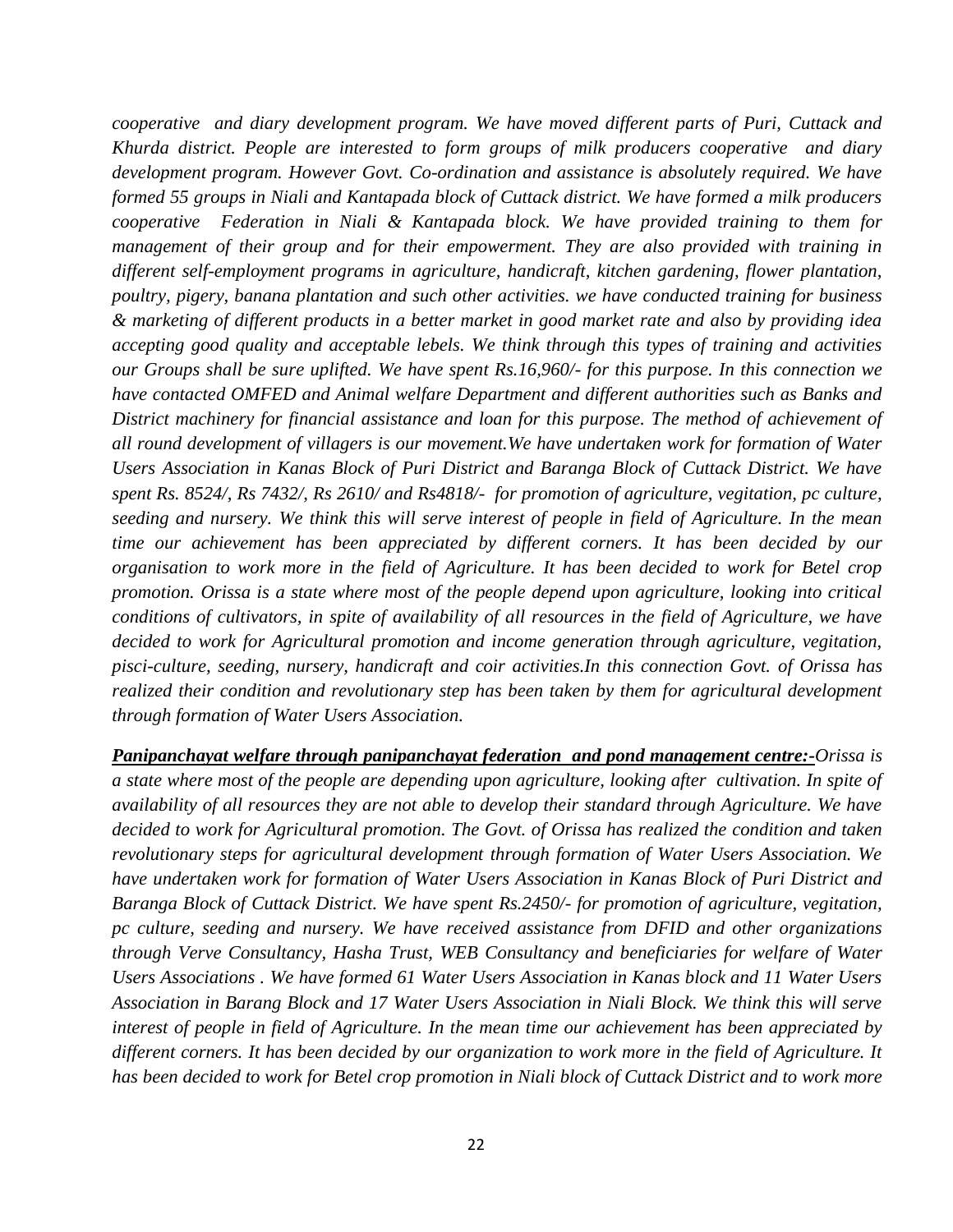*for Agriculture promotion by developing pani panchayat, kisan club and pond management through our Water Users Association (Panipanchayat) Federation.*

*Cultural programme through child labour school, library and museum promotion centre:- Organisation has spent an amount of Rs.3335/- towards promotion of Education. A group of staffs and workers are engaged to move from village to village to teach uneducated persons. One education centre was opened to educate children who are not going to school and are in distress. In this centre disable children are also to be provided education. Other children will be also provided education who are engaged as labour. They are provided education in evening. This year we will develop this activity. This programme was implemented through a workshop, which was arranged in the month of November,2012. By this institute we provided training to train the grassroot level workers of Voluntary Agencies. 20 participants of various voluntary agency had participated in the workshop.It has established library & museum for keeping and protecting valuable books and different materials. Library & Museum has been established. We have anticipated, this will be a model library & museum*  in the locality. We may encourage all concern to be interested to read much. In this year we have *spent Rs7600/-. One day we will prove that a library & a museum in this area will sure assists in national promotion. Our library &museum will be strengthened with books of children and testes of other groups. It will be opened in the morning and evening and in mid day also for study purpose of students, children and other. We have taken a special attention to keep books for awareness for women and children. Through this library uneducated, aged and child labour will be trained & educated. This will sure meet want of locality.*

*Shelter kala kendra and folk dance research centre:-Our Organisation has established a school of Art, Dance and Music promotion in name of SHELTER KALA KENDRA at Bhubaneswar. It has been affiliated to Prachin Kala Kendra, Chandigarh bearing affiliation No-7070. In the year 2006-07 there were 42 students from the stream of fine Art, Odissi dance, Hindustani vocal, Odissi vocal, Tabla instrumental and violin instrumental have appeared examination and got pass. In the year 2007-08 there were 46 students from the stream of fine Art, Odissi dance, Hindustani vocal, Odissi vocal, Tabla instrumental and violin instrumental have appeared examination. This year we have spent Rs. 3335/- towards different activities of this Kendra. We have also conducted different cultural activities and dance competition program among the school students. We hope through this our Organization we shall work more and more for promotion of cultural activities in the state.*

*Sports and Youth development activities through youth club promotion under nehru yuba kendra sangathan, khurda, bhubaneswar :-This Organisation had received an amount of Rs10000/- in the year 2004-2005 from Nehru Yuba Kendra Sangathan, Khurda, Bhubaneswar under Financial assistance to Youth club programme for promotion of our Organisation for purchase of furnitures and assets for the Organisation. The amount has been spent for the purpose and we have tried for promotion of our center. We have also requested Nehru Yuba Kendra Sangathan again this year for assistance under "Rural Sports club" programme. Representative of our Organisation Miss Jayshree Naik has also been appointed as National volunteer under Nehru Yuba Kendra Sangathan, Khurda, Bhubaneswar. Representative of our Organisation are also participating in different activities and*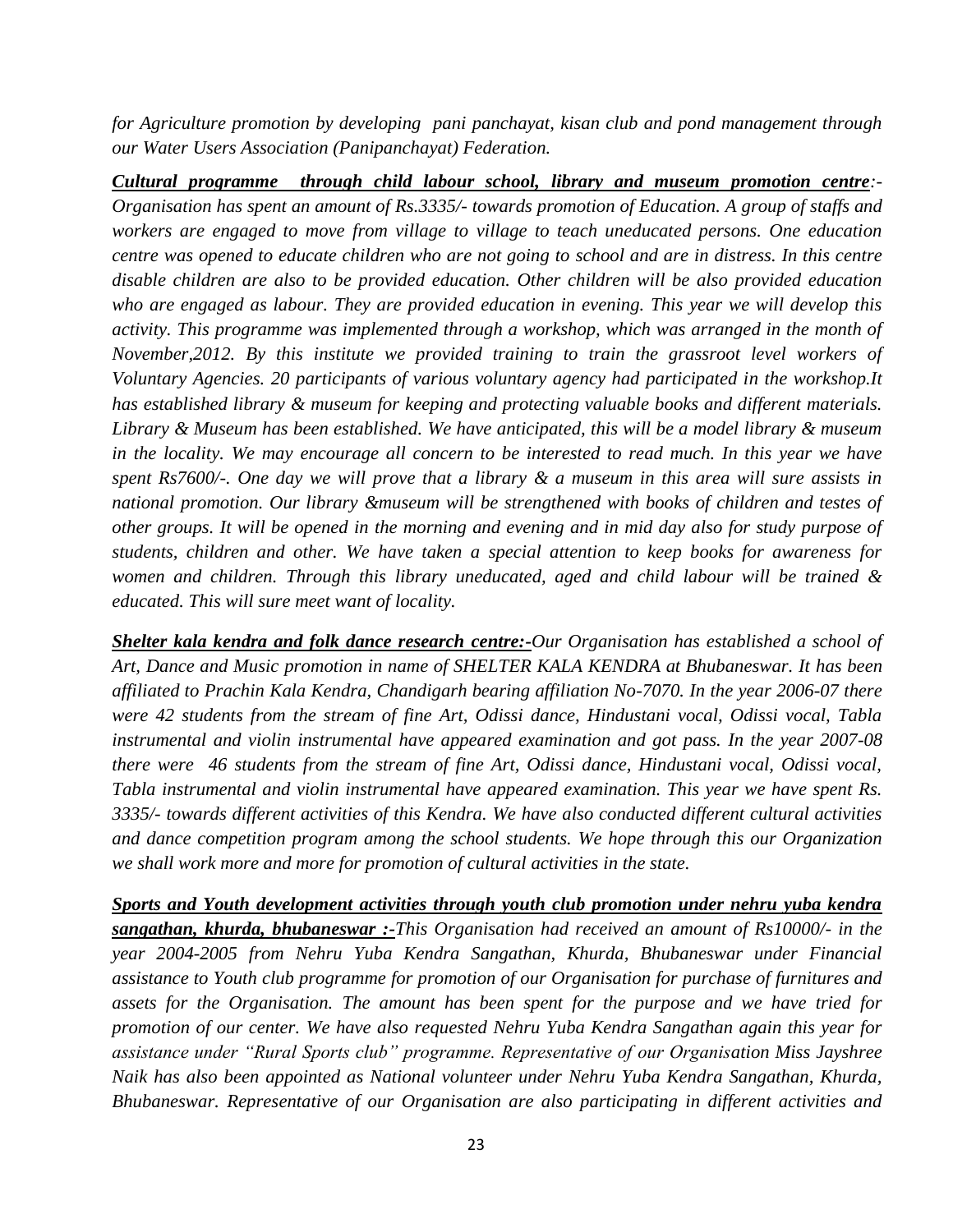*programmes organized by Nehru Yuba Kendra Sangathan. This year we have spnt Rs. 2642.00 in different youth development activities and expect our Organisation shall help youth in social development, if assistance and cooperation is received from different corners.*

*Scientific Awareness Programme through Science Club- Our organisation is engaged in educating more than 100s of students in the field of science. We have started science club in the premises. We think through our science club and we will do better activities for popularisation of science. Last year our organisation has celebrated year of scientific awareness in the Cuttack district. We have completed successfully. We think this year we will also increase our science popularisation activities if Orissa Bigyan Academy will extend it's valued cooperation to grant sanction in favour of our organisation. We have spent Rs. 2432/-for this pupose. However we have capacity also to undertake the above programme in cooperation of our resource persons and personnel. So we have selected the location. To set up a Science club to facilitate school students of the area. To organise Science exhibition consisting of lectures and workshops at different locations to provide information about various science programmes.To provide scientific awareness by experts to the rural youths and students at their door step.To guide and help rural youths in planning and selecting an appropriate vocation or profession considering their interest, aptitude and means for science popularisation.To guide youths about various science programmes in schools and institutions.To guide youths about various scholarships, loan facilities available for study and career development in science popularisation.Provide practical and in hand ready solutions to the youths and students about their confusion regarding science.*

*SC,ST,OBC,SEBC,Other wise able, Minorities and distress Welfare centre:-In our state most of areas covered with hills and forest. In those areas our people are staying. They are not educated and depend upon forests. Now-a-days forests are cut down. Restrictions are imposed. They are not in a position to take different forest goods for their livelihood. They are day by day becoming poor. In most cases due to poverty, drought they are loosing their land and village. They sale themselves as bonded labour. They are incapable to build a house for their existence. We will construct low cost house under our project and settle them in a good family atmosphere. This year we have spent Rs. 3456.00 for SC & ST awareness. On the other hand Horizons are generally poor. They are depending in daily labor. So they do not involve them in the National development race. Hence national/countries alround develop is not at all possible in spite of Govt. Social Development Activities. We have therefore opened such a unit to work for welfare and upliftment of Harican and Girizans who want Govt.assistance. The method of achievement of allround development of villagers is our movement. The villagers should be self sufficient and independent on their daily usages and needs. Small scale production units on the basis of co-dependent on each other should be evolved to provide work to a*  large number of hands and profit shall flow into the pockets of single entrepreneur. Not only the *production but also use of all these materials should be popularized among countrymen. Economic liberty, social, political, organizational independencies is urged. It has been decided to establish a vocational training centre. In this centre local un-employed individuals shall be provided Vocational Training. In other hand those who are in distress and helpless shall be allowed to stay in this Vocational-cum-rehabilitation centre. This will be a assistance centre for women, disable, old person,*